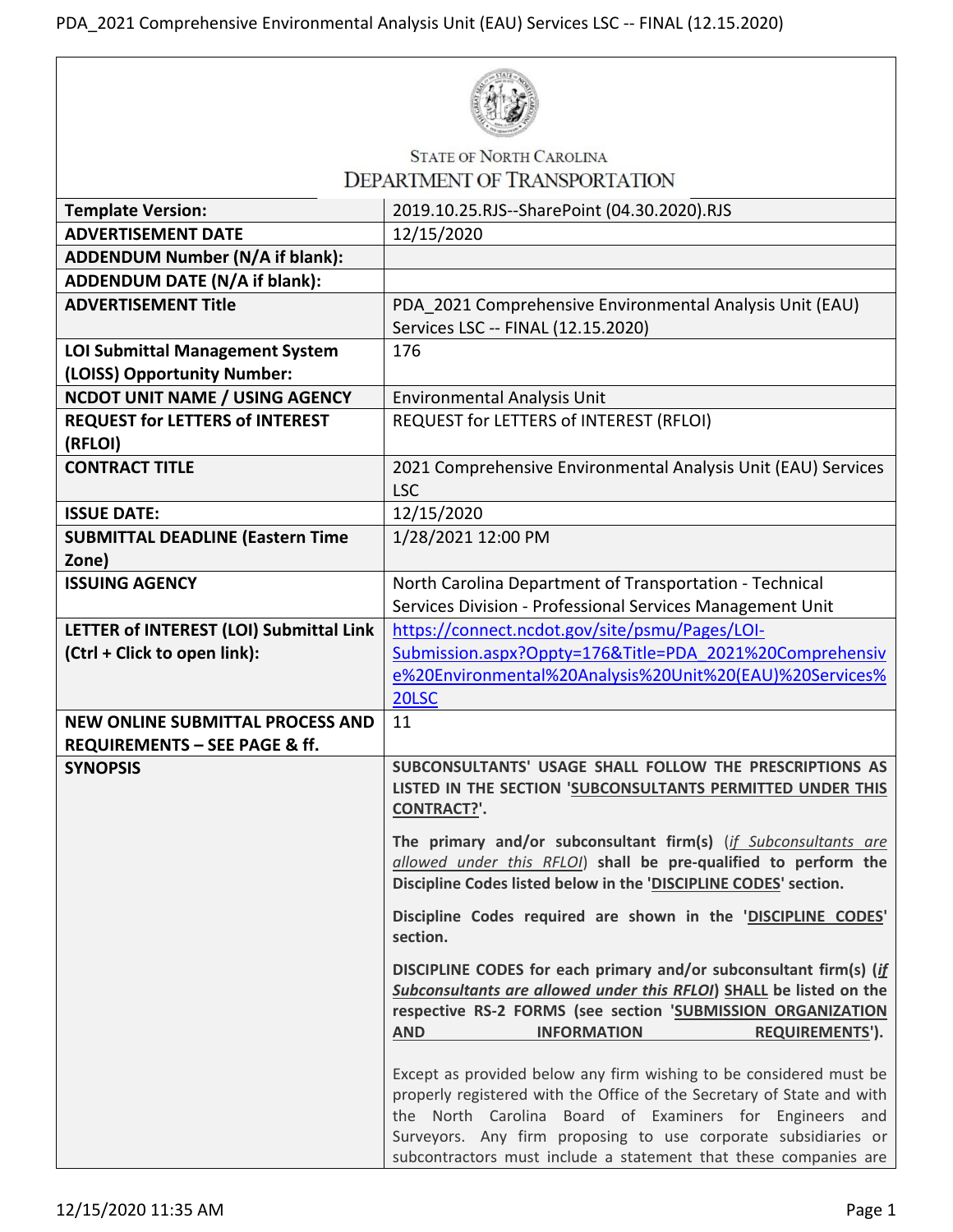|                                        | properly registered with the North Carolina Board of Examiners for<br>Engineers and Surveyors and/or the NC Board for Licensing of<br>Geologists. The Engineers performing the work and in responsible<br>charge of the work must be registered Professional Engineers in the<br>State of North Carolina and must have a good ethical and professional<br>standing. It will be the responsibility of the selected private firm to<br>verify the registration of any corporate subsidiary or subcontractor prior<br>to submitting a Letter of Interest. Firms which are not providing<br>engineering services need not be registered with the North Carolina<br>Board of Examiners for Engineers and Surveyors. Some of the services<br>being solicited may not require a license. It is the responsibility of each<br>firm to adhere to all laws of the State of North Carolina. |
|----------------------------------------|----------------------------------------------------------------------------------------------------------------------------------------------------------------------------------------------------------------------------------------------------------------------------------------------------------------------------------------------------------------------------------------------------------------------------------------------------------------------------------------------------------------------------------------------------------------------------------------------------------------------------------------------------------------------------------------------------------------------------------------------------------------------------------------------------------------------------------------------------------------------------------|
|                                        | The firm must have the financial ability to undertake the work and<br>assume the liability. The selected firm(s) will be required to furnish<br>proof of Professional Liability insurance coverage in the minimum<br>amount of \$1,000,000.00. The firm(s) must have an adequate<br>accounting system to identify costs chargeable to the project.                                                                                                                                                                                                                                                                                                                                                                                                                                                                                                                               |
| <b>SUBCONSULTANTS PERMITTED UNDER</b>  | SUBCONSULTANTS ARE ALLOWED (see "SPECIAL                                                                                                                                                                                                                                                                                                                                                                                                                                                                                                                                                                                                                                                                                                                                                                                                                                         |
| <b>THIS CONTRACT?</b>                  | SUBCONSULTANT NOTES" throughout the 'SCOPE OF WORK'                                                                                                                                                                                                                                                                                                                                                                                                                                                                                                                                                                                                                                                                                                                                                                                                                              |
|                                        | section).                                                                                                                                                                                                                                                                                                                                                                                                                                                                                                                                                                                                                                                                                                                                                                                                                                                                        |
| <b>COMBINATION OF DISCIPLINE CODES</b> | ANY COMBINATION OF DISCIPLINES CODES PERMITTED                                                                                                                                                                                                                                                                                                                                                                                                                                                                                                                                                                                                                                                                                                                                                                                                                                   |
| <b>DISCIPLINE CODES</b>                | 00005 PROJECT LEVEL AIR QUALITY ANALYSIS; 00014                                                                                                                                                                                                                                                                                                                                                                                                                                                                                                                                                                                                                                                                                                                                                                                                                                  |
|                                        | ARCHAEOLOGICAL RESOURCE SURVEYS; 00031 CARTOGRAPHY;<br>00036 COMMUNITY IMPACT ASSESSMENT/INDIRECT &                                                                                                                                                                                                                                                                                                                                                                                                                                                                                                                                                                                                                                                                                                                                                                              |
|                                        | CUMULATIVE EFFECTS; 00059 00059 ECOLOGICAL & BIOTIC                                                                                                                                                                                                                                                                                                                                                                                                                                                                                                                                                                                                                                                                                                                                                                                                                              |
|                                        | COMMUNITY STUDIES; 00076 FRESHWATER MUSSEL SURVEYS;                                                                                                                                                                                                                                                                                                                                                                                                                                                                                                                                                                                                                                                                                                                                                                                                                              |
|                                        | 00087 DATA CONVERSION; 00088 DATA VALIDATION (QA/QC);                                                                                                                                                                                                                                                                                                                                                                                                                                                                                                                                                                                                                                                                                                                                                                                                                            |
|                                        | 00094 FIELD DATA COLLECTION; 00096 GROUND PENETRATING                                                                                                                                                                                                                                                                                                                                                                                                                                                                                                                                                                                                                                                                                                                                                                                                                            |
|                                        | RADAR & ANALYSIS; 00106 HISTORIC ARCHITECTRL SURVEYS OF                                                                                                                                                                                                                                                                                                                                                                                                                                                                                                                                                                                                                                                                                                                                                                                                                          |
|                                        | STANDING STRUCT. (BUILD; 00114 ICI WATER QUALITY                                                                                                                                                                                                                                                                                                                                                                                                                                                                                                                                                                                                                                                                                                                                                                                                                                 |
|                                        | ASSESSMENTS; 00116 INDIRECT & CUMULATIVE EFFECTS                                                                                                                                                                                                                                                                                                                                                                                                                                                                                                                                                                                                                                                                                                                                                                                                                                 |
|                                        | ASSESSMENT; 00158 AERIAL IMAGE COLLECTION & MAPPING                                                                                                                                                                                                                                                                                                                                                                                                                                                                                                                                                                                                                                                                                                                                                                                                                              |
|                                        | PRODUCTS W/ UAS; 00159 AERIAL LIDAR                                                                                                                                                                                                                                                                                                                                                                                                                                                                                                                                                                                                                                                                                                                                                                                                                                              |
|                                        | COLLECTION/PROCESSING & ELEVATION DATA W/ UAS; 00171                                                                                                                                                                                                                                                                                                                                                                                                                                                                                                                                                                                                                                                                                                                                                                                                                             |
|                                        | PUBLIC INVOLVEMENT; 00189 REMOTE SENSING DATA                                                                                                                                                                                                                                                                                                                                                                                                                                                                                                                                                                                                                                                                                                                                                                                                                                    |
|                                        | COLLECTION & PROCESSING; 00227 STREAM BIOLOGICAL                                                                                                                                                                                                                                                                                                                                                                                                                                                                                                                                                                                                                                                                                                                                                                                                                                 |
|                                        | MONITORING; 00228 STREAM MITIGATION SITE DESIGN &<br>CONSTRUCTN OVERSIGHT; 00229 STREAM MITIGATION SITE                                                                                                                                                                                                                                                                                                                                                                                                                                                                                                                                                                                                                                                                                                                                                                          |
|                                        | PLAN; 00243 THREATENED & ENDANGERED SPECIES SURVEY &                                                                                                                                                                                                                                                                                                                                                                                                                                                                                                                                                                                                                                                                                                                                                                                                                             |
|                                        | STUDIES; 00253 PRELIMINARY TRAFFIC NOISE ANALYSIS (TNA)                                                                                                                                                                                                                                                                                                                                                                                                                                                                                                                                                                                                                                                                                                                                                                                                                          |
|                                        | FOR NEPA DOCS; 00276 VISUALIZATION; 00280 WETLAND AND                                                                                                                                                                                                                                                                                                                                                                                                                                                                                                                                                                                                                                                                                                                                                                                                                            |
|                                        | STREAM DELINEATION; 00284 WETLAND MITIGATION SITE                                                                                                                                                                                                                                                                                                                                                                                                                                                                                                                                                                                                                                                                                                                                                                                                                                |
|                                        | DESIGN & CONSTRUCTN OVERSIGHT; 00285 WETLAND                                                                                                                                                                                                                                                                                                                                                                                                                                                                                                                                                                                                                                                                                                                                                                                                                                     |
|                                        | MITIGATION SITE PLANNING; 00308 LIMITED ENGLISH                                                                                                                                                                                                                                                                                                                                                                                                                                                                                                                                                                                                                                                                                                                                                                                                                                  |
|                                        | PROFICIENCY (LEP); 00439 QUANTITATIVE MOBILE SOURCE AIR                                                                                                                                                                                                                                                                                                                                                                                                                                                                                                                                                                                                                                                                                                                                                                                                                          |
|                                        | TOXICS (MSAT) ANALYSIS; 00440 QUANTITATIVE PARTICULATE                                                                                                                                                                                                                                                                                                                                                                                                                                                                                                                                                                                                                                                                                                                                                                                                                           |
|                                        | MATTER (PM) ANALYSIS; 00441 DESIGN NOISE REPORT; 00550                                                                                                                                                                                                                                                                                                                                                                                                                                                                                                                                                                                                                                                                                                                                                                                                                           |
|                                        | UNMANNED AIRCRAFT SYSTEM (UAS) PROGRAM SUPPORT;                                                                                                                                                                                                                                                                                                                                                                                                                                                                                                                                                                                                                                                                                                                                                                                                                                  |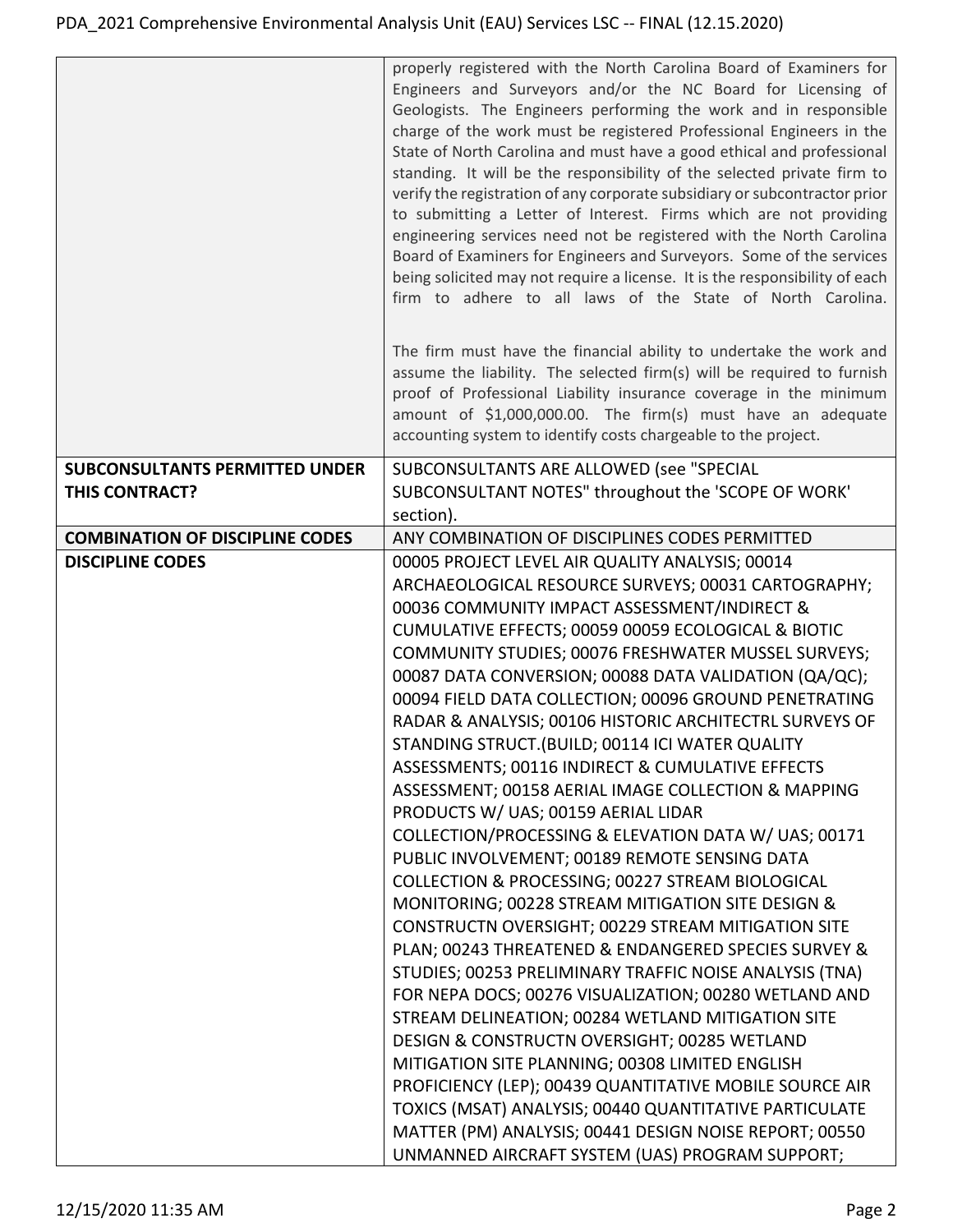|                       | 00551 UNMANNED AIRCRAFT SYSTEM (UAS) OPERATOR; 00552<br>UNMANNED AIRCRAFT SYSTEM (UAS) OPERATIONS<br>MANAGEMENT                                                                                                                                                                                                                                                     |
|-----------------------|---------------------------------------------------------------------------------------------------------------------------------------------------------------------------------------------------------------------------------------------------------------------------------------------------------------------------------------------------------------------|
| <b>CONTRACT SCOPE</b> | The North Carolina Department of Transportation (NCDOT) is<br>soliciting proposals for the services of a firm/team for the<br>following contract scope of work.                                                                                                                                                                                                     |
| <b>SCOPE OF WORK</b>  | ================================                                                                                                                                                                                                                                                                                                                                    |
|                       | "SPECIAL SUBCONSULTANT NOTES"<br>Subconsultants ARE ALLOWED for some "WORK AREAS"<br>as specified below, and may also be added throughout<br>the life of the contract (as needed) for said "WORK<br>AREAS" that allow Subconsultants.                                                                                                                               |
|                       | Firms (Prime and subconsultants) may also be awarded<br>work for any newly acquired prequalifications (from<br>those listed above) through the lifetime of the contract --<br>subject to the "WORK AREAS" that allow for<br>Subconsultants.<br>Firms (Prime and subconsultants) shall be prequalified for<br>discipline codes associated with the work areas before |
|                       | being allowed to work in those areas.                                                                                                                                                                                                                                                                                                                               |
|                       | ===================================                                                                                                                                                                                                                                                                                                                                 |
|                       | Interested firms shall clearly designate the work areas they are<br>requesting consideration for selection in the subject line of the<br>cover letter. Firms can either submit a team that includes their<br>submitted services, or submit for only the services they are pre-<br>qualified for.                                                                    |
|                       | <b>NATURAL ENVIRONMENT STUDIES AND SERVICES STATEWIDE (Any</b><br>combination of Discipline Codes 00031, 00059, 00076, 00087, 00088,<br>00094, 00114, 00158, 00159, 00189, 00227, 00228, 00229, 00243,<br>00280, 00284, 00285, 00550, 00551, 00552)                                                                                                                 |
|                       | The natural environment studies and services may include but<br>are not limited to the following: natural resource investigations;<br>protected species surveys; Indirect and Cumulative Impact water<br>quality analysis; ArcGIS mapping and spatial analysis; remote<br>sensing and evaluation using UAS; ATLAS;                                                  |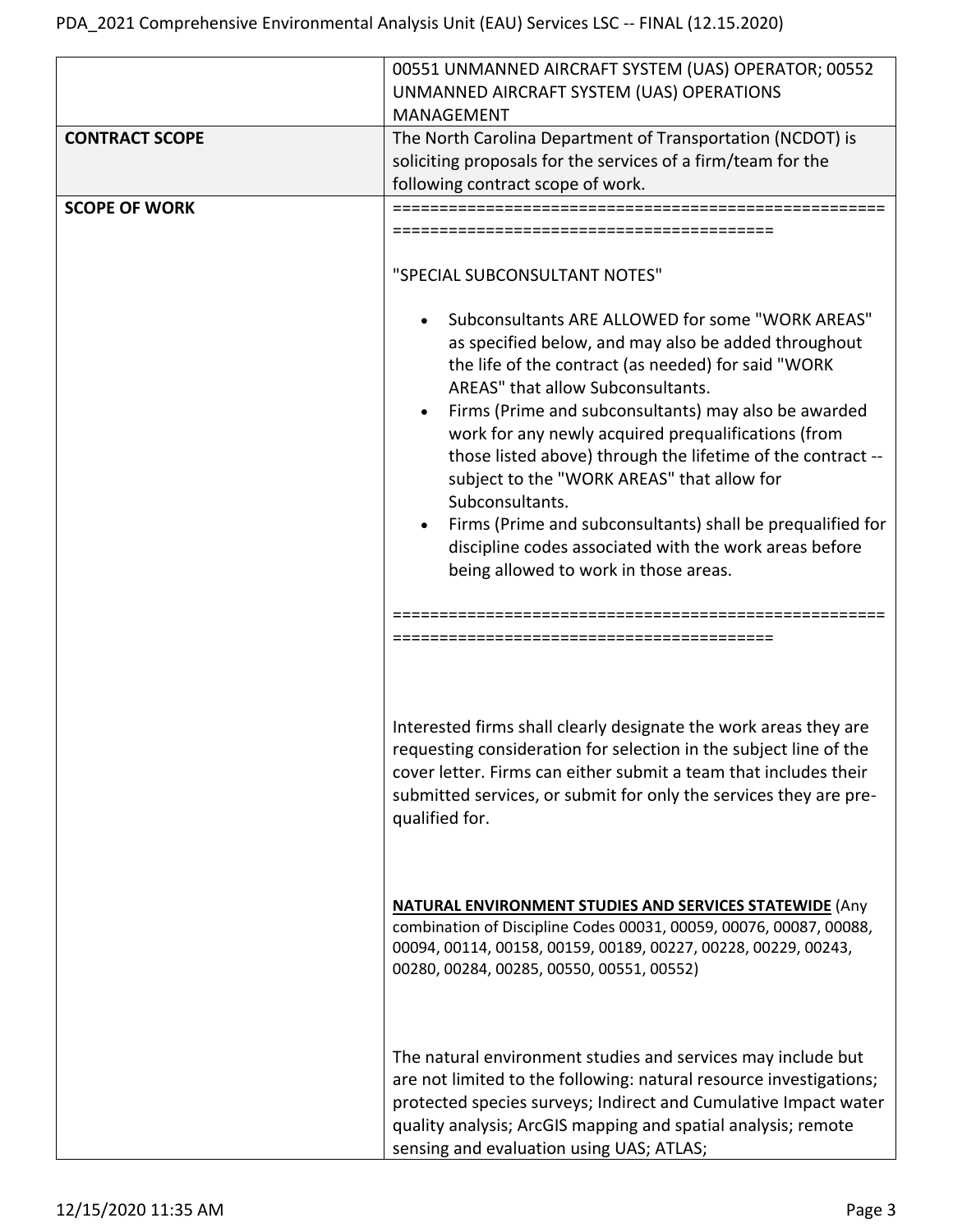| NCWAM; NCSAM; business analyst; predictive<br>modeling, protected species conservation; benthic surveys; bat<br>surveys; on-site mitigation planning, design, construction<br>assistance, monitoring, and stewardship; Quality                                                                                                                                                                                                         |
|----------------------------------------------------------------------------------------------------------------------------------------------------------------------------------------------------------------------------------------------------------------------------------------------------------------------------------------------------------------------------------------------------------------------------------------|
| Assurance/Quality Control of environmental documents; project<br>planning and other special environmental studies.                                                                                                                                                                                                                                                                                                                     |
| Biologists, environmental scientists and/or engineers performing<br>the work and in responsible charge of the work must have a<br>good ethical and professional standing in the State of North<br>Carolina.                                                                                                                                                                                                                            |
| VISUALIZATION SERVICES STATEWIDE (Discipline Code 00276)                                                                                                                                                                                                                                                                                                                                                                               |
| *** NO SUBSCONSULANTS ARE ALLOWED FOR THIS WORK AREA'S<br>SCOPE OF WORK -- SUBCONSULTANTS ARE PROHIBITED. ***                                                                                                                                                                                                                                                                                                                          |
| Assist the Visualization Team staff by providing task-based on-<br>call visualization services for transportation projects statewide.<br>This will primarily include, but not limited to, 3-D visualization<br>model development, hosting, post-production, rendering,<br>support and training. In addition, use of any proprietary software<br>as needed.                                                                             |
| These services shall include, but not limited to, the following: 3D<br>Visualization Development (Animations and Static Renderings) -<br>which could include modeling of existing environment and<br>proposed design, animation of traffic, setup of static and<br>animated cameras, rendering, post-processing and the<br>compositing of motion and static resources into a story and final<br>video outputs. Task could also require |
| -storyboarding, titling and annotation, voiceover recording, DVD<br>authoring/encoding, real time environment creation and/or<br>hosting.                                                                                                                                                                                                                                                                                              |
| -Technical Support                                                                                                                                                                                                                                                                                                                                                                                                                     |
| -Training on current industry best practices as well as any<br>proprietary technologies.                                                                                                                                                                                                                                                                                                                                               |
| HISTORIC ARCHITECTURAL AND HISTORIC LANDSCAPE ANALYSES<br><b>STATEWIDE</b> (Discipline Code 00106)                                                                                                                                                                                                                                                                                                                                     |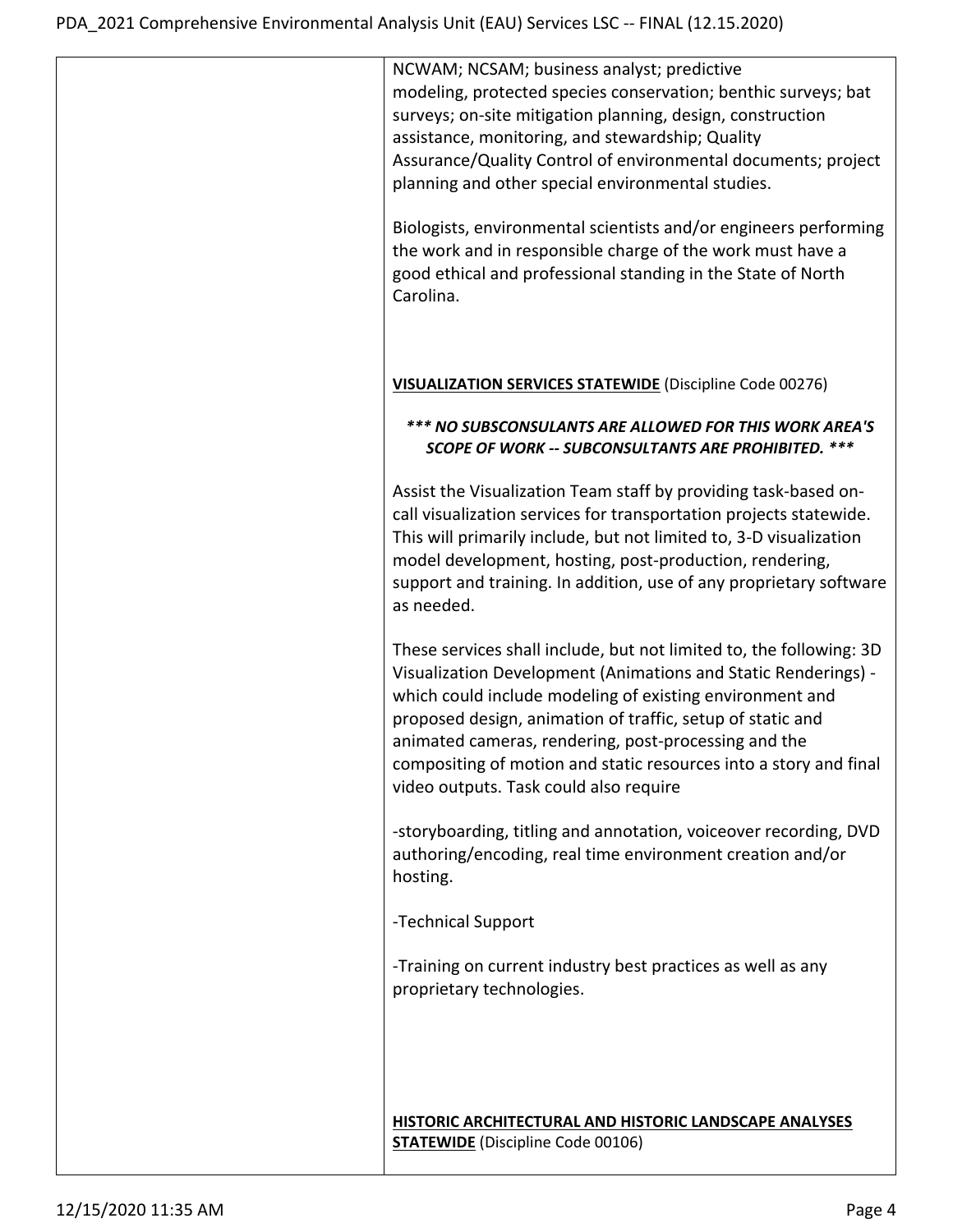| Conduct surveys and National Register eligibility evaluations for<br>historic properties across the state and complete environmental<br>commitments and mitigation measures as required by<br>NEPA/SEPA.                                                                                                                                          |
|---------------------------------------------------------------------------------------------------------------------------------------------------------------------------------------------------------------------------------------------------------------------------------------------------------------------------------------------------|
| Studies would include:                                                                                                                                                                                                                                                                                                                            |
| (a) conducting reconnaissance and intensive-level architectural<br>and landscape field surveys;                                                                                                                                                                                                                                                   |
| (b) identifying, analyzing and evaluating historic properties;                                                                                                                                                                                                                                                                                    |
| (c) preparing historic contexts and biographical sketches;                                                                                                                                                                                                                                                                                        |
| (d) completing evaluations of National Register eligibility; and                                                                                                                                                                                                                                                                                  |
| (e) recommending carefully delineated and justified National<br>Register boundaries; and                                                                                                                                                                                                                                                          |
| (f) complete environmental commitments and mitigation<br>measures as required by NEPA/SEPA.                                                                                                                                                                                                                                                       |
| All investigations would comply with the requirements of Section<br>106 of the National Historic Preservation Act of 1966, as<br>amended, other state and federal regulations, and NCDOT's<br>current Historic Architecture Team Procedures and Work<br>Products.                                                                                 |
| The work will be performed on various projects throughout the<br>State and will be identified on an as needed basis; the same<br>degree of assistance will not be required on all projects. Staff<br>completing this work should meet the Secretary of the Interior's<br>Professional Qualification Standards for Architectural Historian.        |
| <b>LIMITED ENGLISH PROFICIENCY SERVICES STATEWIDE (Discipline</b><br>Code 00308)                                                                                                                                                                                                                                                                  |
| *** NO SUBSCONSULANTS ARE ALLOWED FOR THIS WORK AREA'S<br><b>SCOPE OF WORK -- SUBCONSULTANTS ARE PROHIBITED. ***</b>                                                                                                                                                                                                                              |
| Consultant will assist in providing translation and interpretation<br>services for transportation projects statewide. This will primarily<br>include, but not be limited to, Spanish to English and/or English<br>to Spanish. This may require a special public involvement plan<br>that is tied to meeting certain requirements of Environmental |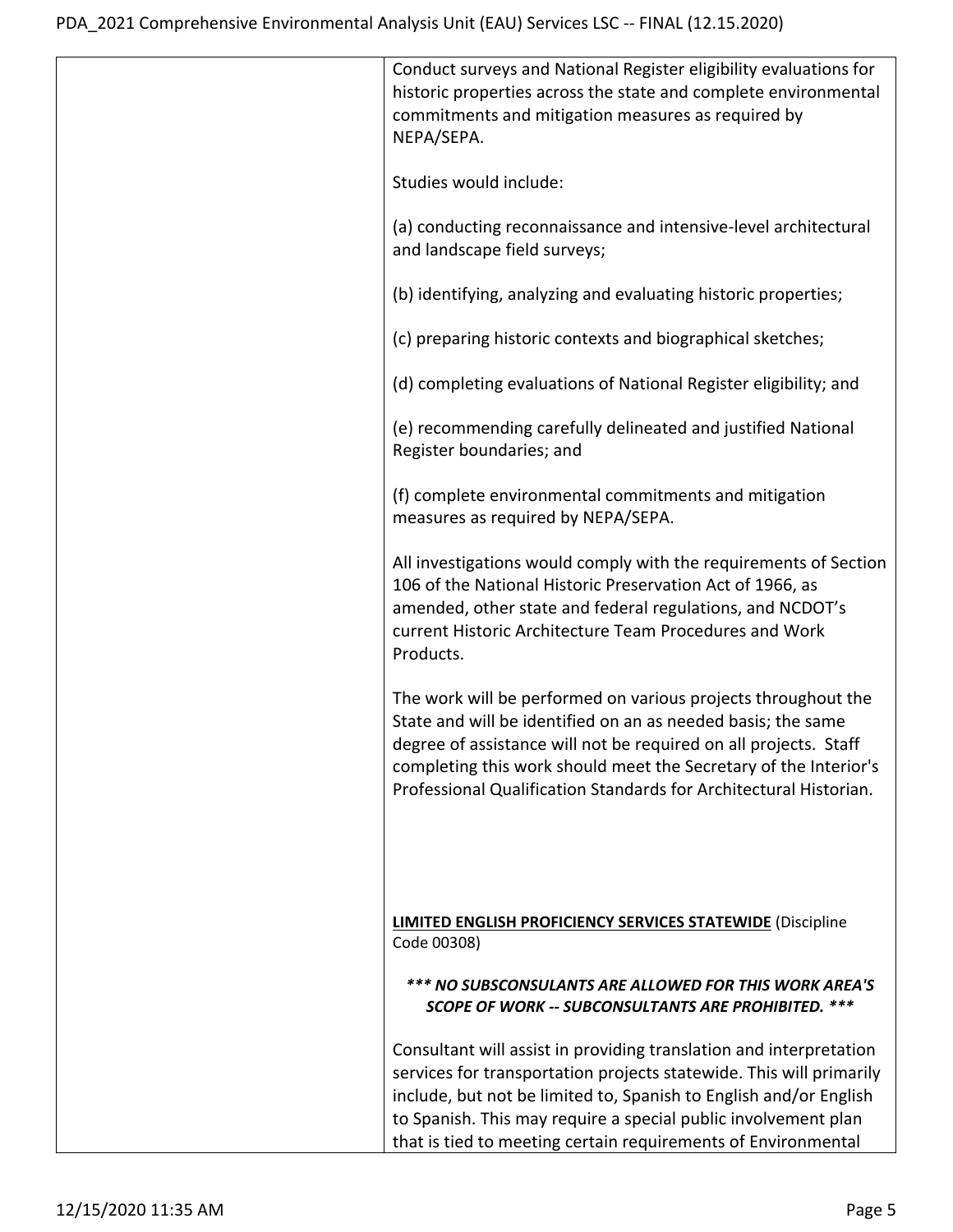| Justice. This work will also include Community Studies<br>Investigations.                                                                                                                                                                                                                                                                                                                                                                                                                                                                                                                                                                                                                                                            |
|--------------------------------------------------------------------------------------------------------------------------------------------------------------------------------------------------------------------------------------------------------------------------------------------------------------------------------------------------------------------------------------------------------------------------------------------------------------------------------------------------------------------------------------------------------------------------------------------------------------------------------------------------------------------------------------------------------------------------------------|
| These services shall include, but not be limited to, translating<br>printed materials, i.e. newsletters, meeting announcements,<br>flyers, letters, and meeting handouts; translating and<br>interpreting at meetings, i.e. Small Group Informational<br>Meetings, Public Meetings and Public Hearings; and community<br>outreach events, i.e. door-to-door communications with<br>Spanish-speaking individuals; and, any other translating and<br>interpreting needs identified in a project-specific Public<br>Involvement Plan.                                                                                                                                                                                                   |
| Note: This may require a special public involvement plan that is<br>tied to meeting certain requirements of Environmental Justice.<br>The ability to provide extra efforts in, and an understanding of,<br>when to use additional outreach efforts is required of the firm.                                                                                                                                                                                                                                                                                                                                                                                                                                                          |
| These services may require overnight travel and standing long<br>periods of time at meetings. The Consultant will be responsible<br>for providing necessary communication equipment, if not<br>provided by the State, for use at meetings. Services are to<br>provide fair, reasoned and consistent implementation of<br>Executive Order 13166, Title VI of the Civil Rights Act of 1964,<br>and the Title VI regulations regarding language access.                                                                                                                                                                                                                                                                                 |
| <b>PUBLIC INVOLVEMENT AND COMMUNITY STUDIES ASSISTANCE (Any</b><br>combination of Discipline Codes 00036, 00116, 00171, 00308)                                                                                                                                                                                                                                                                                                                                                                                                                                                                                                                                                                                                       |
| Introduction                                                                                                                                                                                                                                                                                                                                                                                                                                                                                                                                                                                                                                                                                                                         |
| Consultant will provide services to the Public Involvement,<br>Community Studies & Visualization Group on an as-needed,<br>project-by-project basis. Work will include the review of<br>Community Studies draft reports and the Community Studies<br>portion of draft environmental documents produced by<br>consulting firms working for Community Studies, Central Teams<br>and Divisions. Work may also include production of individual<br>reports, studies, tools, assisting with public involvement with<br>public meetings/public hearing logistics, special projects and<br>similar process-related tasks that would otherwise be done by<br>Public Involvement and Community Studies staff, also on an as-<br>needed basis. |
| Detailed Description of Services                                                                                                                                                                                                                                                                                                                                                                                                                                                                                                                                                                                                                                                                                                     |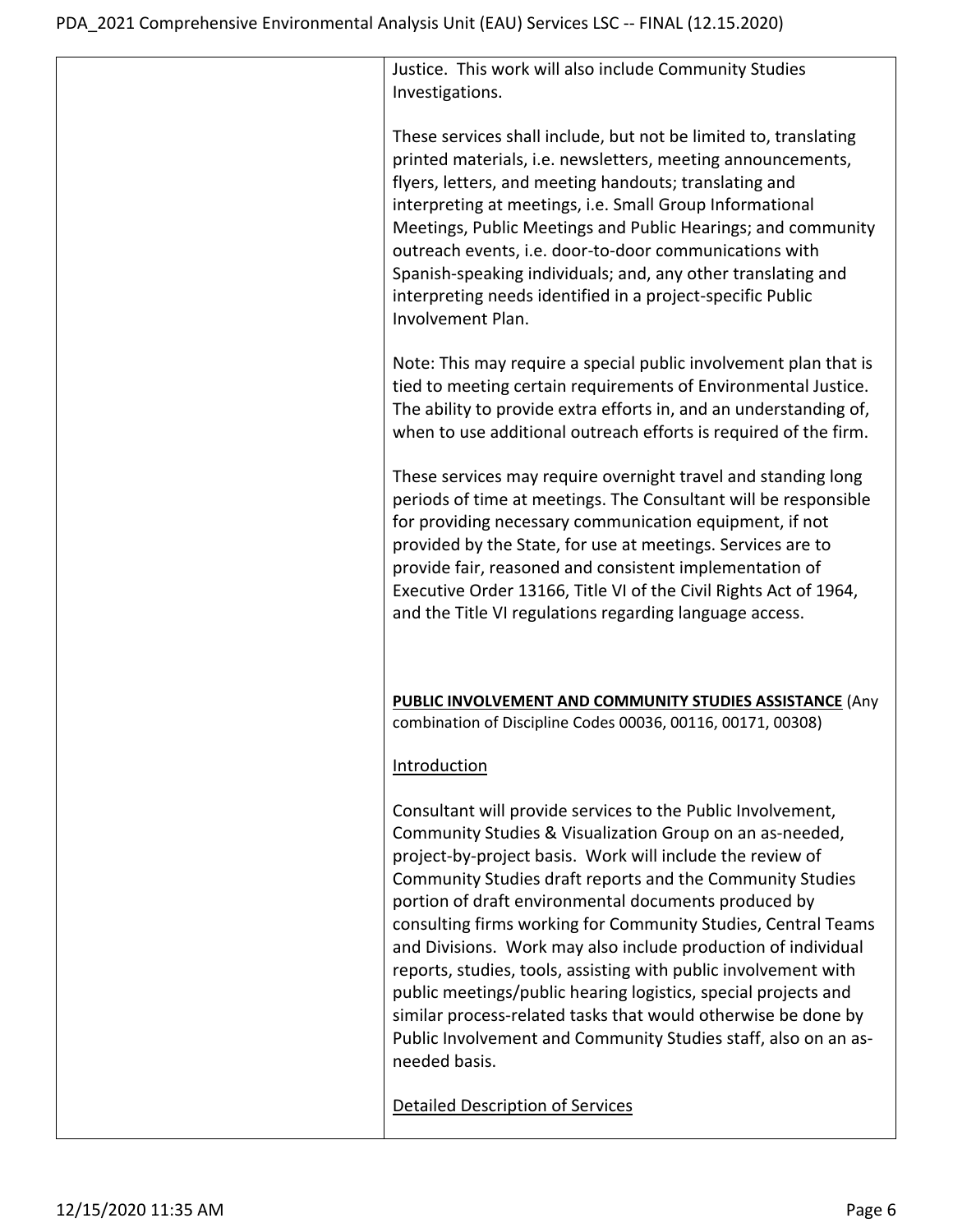| Reports and environmental documents require different levels of<br>effort to review, based primarily on the complexity of analysis<br>associated with the document type. The length of time and level<br>of effort required to complete a full report or document review<br>will vary but the elements of each review will remain consistent:                                                                                                                                                                                                                                                                                                           |
|---------------------------------------------------------------------------------------------------------------------------------------------------------------------------------------------------------------------------------------------------------------------------------------------------------------------------------------------------------------------------------------------------------------------------------------------------------------------------------------------------------------------------------------------------------------------------------------------------------------------------------------------------------|
| the draft will be reviewed electronically using the<br>Microsoft Word Track Changes function for report<br>completion;<br>basic grammatical correctness;<br>consistency between report sections;<br>$\bullet$<br>accuracy and completeness of text and map information<br>٠<br>based on the NCDOT CS Guidance & Scope of Work for<br>the project;<br>proper documentation of all external sources of<br>information; and<br>the validity of information presented, which may include<br>verification of resources, notable community<br>characteristics, potential project impacts, and/or<br>recommendations.                                          |
| Final draft review will ensure that all changes and<br>comments have been fully incorporated into the report<br>or document.                                                                                                                                                                                                                                                                                                                                                                                                                                                                                                                            |
| It is expected that individual report writing, special<br>studies and special projects will require different levels of<br>effort and time, depending on the document type and<br>project complexity, and will be assigned to an<br>appropriate level practitioner.                                                                                                                                                                                                                                                                                                                                                                                     |
| Draft reports and documents to be reviewed will be<br>transferred digitally between Community Studies and the<br>Consultant. The Consultant will return their completed<br>review of the report or document to Community Studies<br>within five (5) days of receiving the review request,<br>unless Community Studies and the Consultant agree to a<br>different schedule. Meetings will be conducted by phone<br>and similar means to the extent possible, with meetings<br>at NCDOT offices when necessary. The Consultant is<br>responsible for reporting the total amount of time spent<br>on each review, with the Consultant's "timesheets" to be |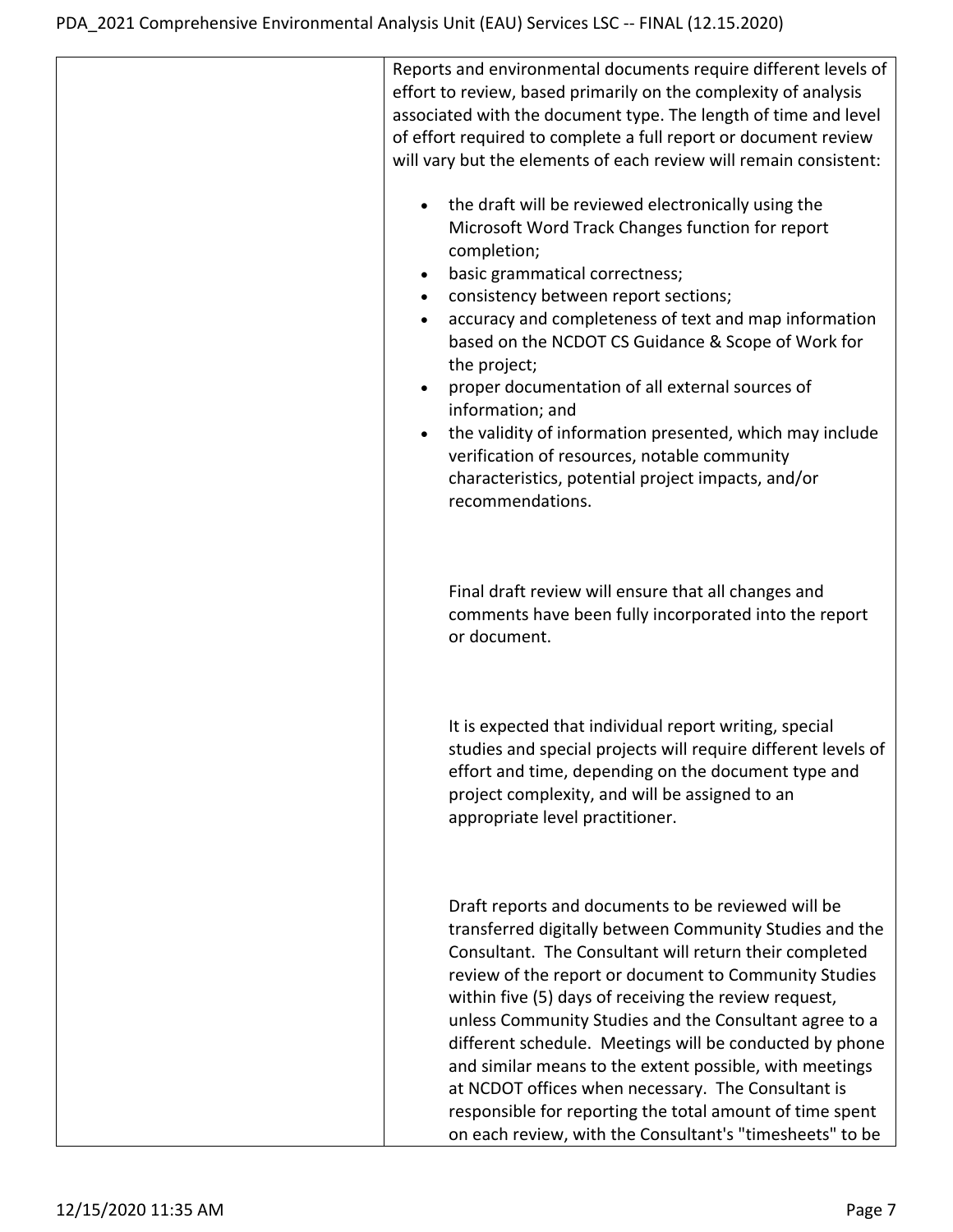reviewed and approved by the Community Studies lead planner.

When deemed necessary by Community Studies, a planner at the appropriate level for the project may be assigned to write one or more reports, as staffing and workloads dictate. Project information and report drafts will be transferred digitally between Community Studies and the Consultant. Meetings will be conducted by phone and similar means to the extent possible, with meetings at NCDOT offices only when necessary. A planner may be asked to assist with developing a public involvement plan, with meeting planning and/or in assisting with delivering a public meeting.

The Consultant is responsible for reporting the total amount of time spent on each report, and any direct costs incurred, with the Consultant's "timesheets" and expense vouchers to be reviewed and approved by the Community Studies group leader or senior planner. Time shall be reported for each specific STIP or WBS number so that time can be attributed to the specific project.

**TRAFFIC NOISE AND AIR QUALITY ANALYSIS SERVICES STATEWIDE** (Any combination of Discipline Codes 00005, 00253, 00439, 00440, 00441)

## *\*\*\* NO SUBSCONSULANTS ARE ALLOWED FOR THIS WORK AREA'S SCOPE OF WORK -- SUBCONSULTANTS ARE PROHIBITED. \*\*\**

Assist the Environmental Analysis Unit - Traffic Noise and Air Quality Group staff in the planning process by providing traffic noise and air quality services for transportation projects statewide.

Submittals to this Request for Letters of Interest must include a list of the firm's most recent work in each of the above Discipline Codes for which the firm wishes to be considered, the client for whom the work was completed and a contact for each client if the client is any entity other than the North Carolina Department of Transportation. Recent work included for Discipline Codes 00005, 00253, and 00441 should be within the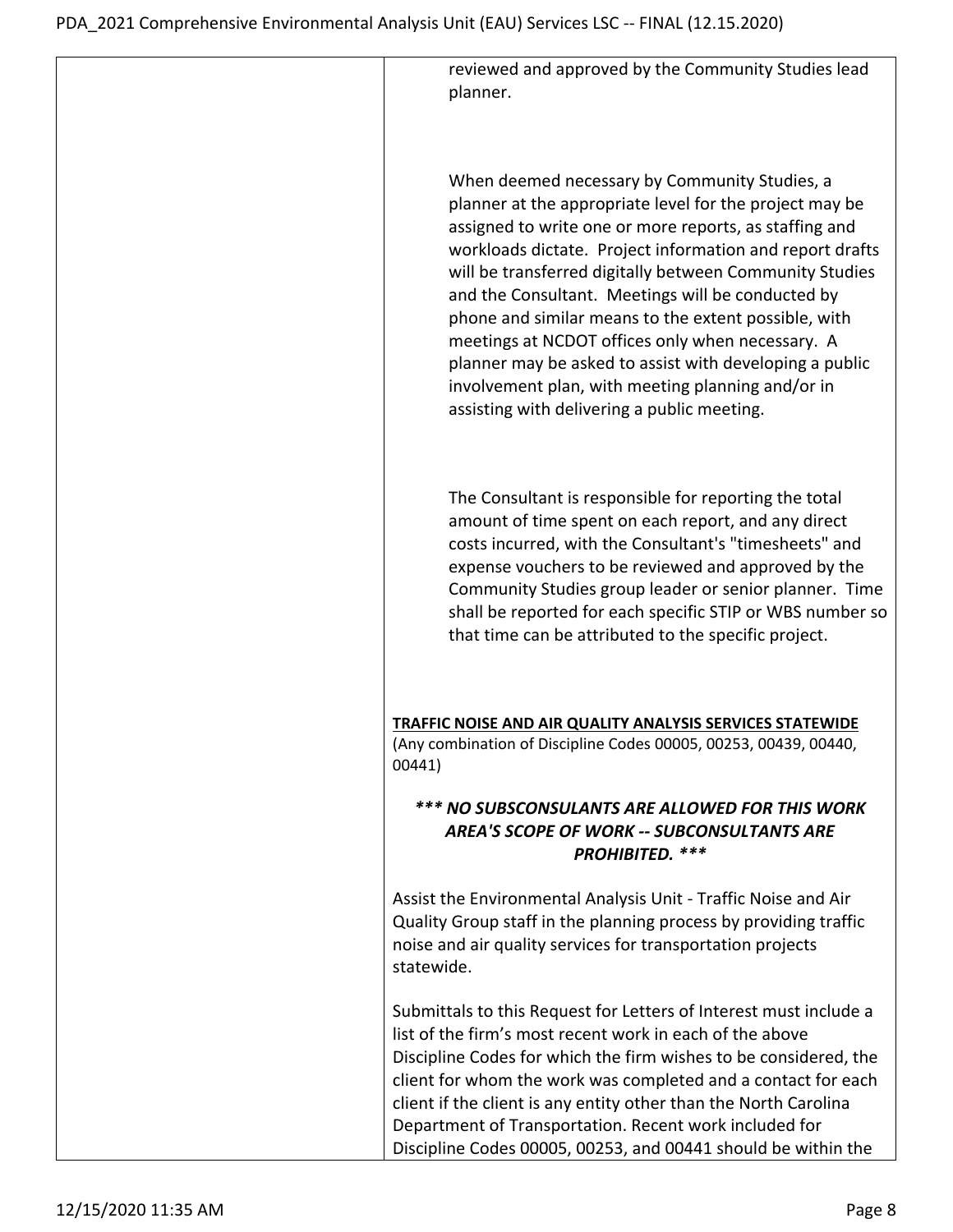last five (5) years. Recent work included for Discipline Codes 00439 and 00440 can be older than five (5) years. Firms do not have to demonstrate capabilities in all five above disciplines of traffic noise and project-level air quality analyses for selection consideration.

The Scope of Work consists of assisting the Environmental Analysis staff in the completion of Preliminary Traffic Noise Analyses, Design Noise Reports, Project-Level Air Quality Analyses, and both qualitative and quantitative Mobile Source Air Toxics and Particulate Matter Analyses, the review of the same when prepared by others, as well as other tasks and reviews related to traffic noise and project-level air quality as needed. All studies and reports will comply with applicable state and federal rules, regulations, policies and guidance as they pertain to traffic noise and project-level air quality investigations and reporting. Additional work may involve participation in both formal and informal public and private meetings, workshops and hearings.

All traffic noise modelers must provide evidence of having successfully completed formal Traffic Noise Model (TNM®) training. All reviewers of traffic noise models and reporting must provide evidence of having either 1) successfully completed formal Traffic Noise Model (TNM®) training or 2) successfully completed the National Highway Institute Highway Traffic Noise Course. Additionally, firms that respond to this Request for Letters of Interest in pursuit of work in Discipline Codes 00253 or 00441 expressly acknowledge that their applicable staff has previously completed traffic noise analyses utilizing TNM2.5® software and that they maintain staff capable of performing and/or assisting noise barrier design and reporting utilizing MicroStation® and ArcGIS® software.

All air quality modelers and reviewers must provide evidence that they have either 1) successfully completed formal training for Motor Vehicle Emission Simulator (MOVES) software preferably MOVES 2010b or 2014, or 2) successfully completed project-level air quality analysis utilizing MOVES software. Additionally, firms that respond to this Request for Letters of Interest in pursuit of work in Discipline Code 00440 expressly acknowledge that their applicable staff has previously completed project-level air quality analyses using CAL3QHC/ CAL3QHCR and/or AERMOD.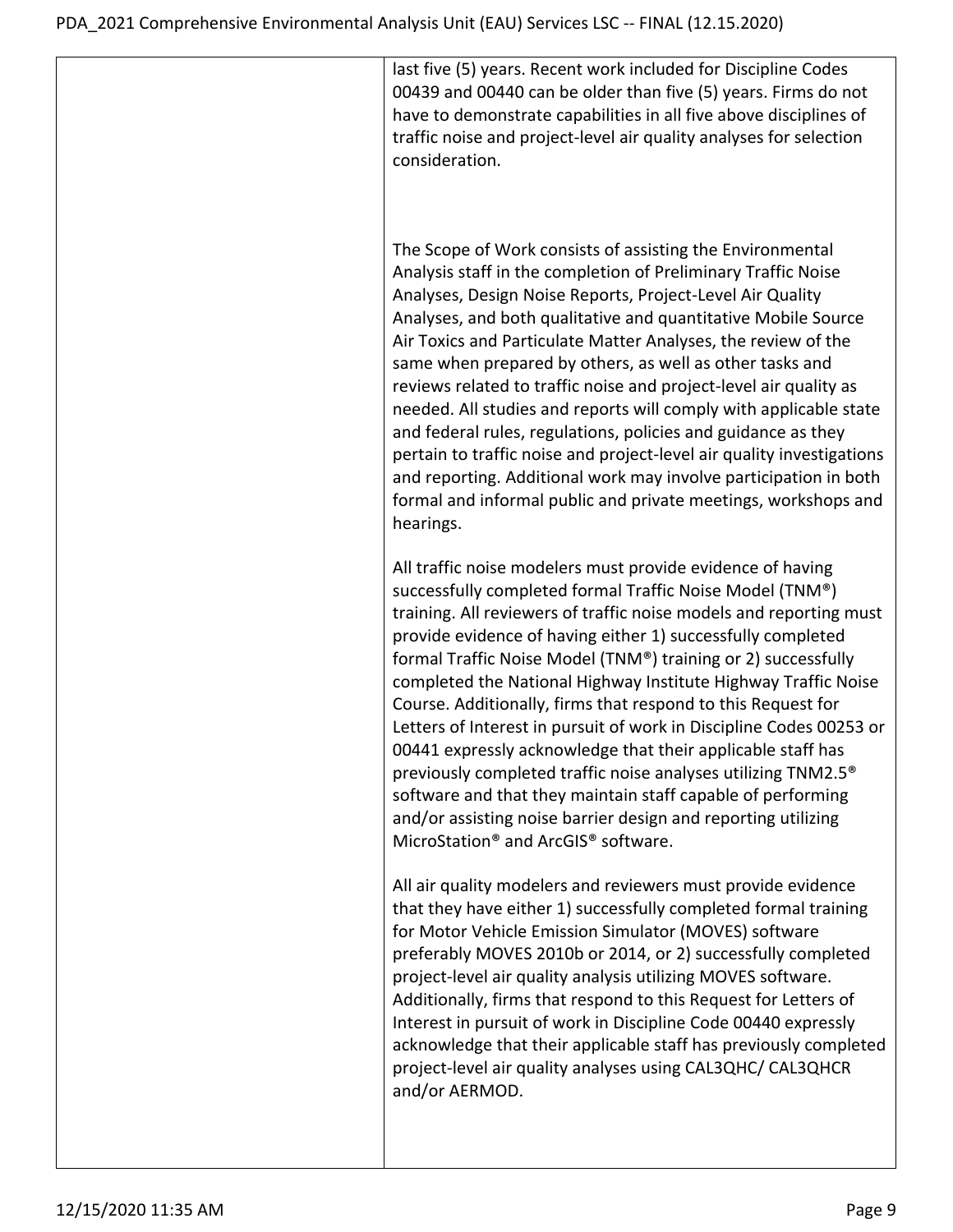| <b>ARCHAEOLOGICAL INVESTIGATIONS STATEWIDE (Any combination of</b><br>Discipline Codes 00014, 00096)                                                                                                                                                                                                                                                                                                                                                                                                                                                                                                       |
|------------------------------------------------------------------------------------------------------------------------------------------------------------------------------------------------------------------------------------------------------------------------------------------------------------------------------------------------------------------------------------------------------------------------------------------------------------------------------------------------------------------------------------------------------------------------------------------------------------|
| Providing archaeological survey, testing and data recovery<br>excavations, analyses, and reports for certain highway projects.                                                                                                                                                                                                                                                                                                                                                                                                                                                                             |
| The work consists of archaeological evaluation, excavation, and<br>analysis of sites that may be impacted by NCDOT projects and<br>will require additional specialized analysis in the fields of, remote<br>sensing, geomorphology, pedology, and/or paleobotany in<br>conjunction with the archaeological work for some projects. The<br>end result of work will be written reports, and digital geo-<br>referenced data detailing the findings of the studies, suitable for<br>publishing and meeting the Secretary of Interior's Standards and<br>Guidelines for Archaeology and Historic Preservation. |
| The work consists of providing professional assistance in<br>transportation planning in the field of Archaeological Studies and<br>Services. Studies could include:                                                                                                                                                                                                                                                                                                                                                                                                                                        |
| (a) Conducting reconnaissance and intensive-level archaeological<br>field surveys;                                                                                                                                                                                                                                                                                                                                                                                                                                                                                                                         |
| (b) Identifying, analyzing, and evaluating historic properties;                                                                                                                                                                                                                                                                                                                                                                                                                                                                                                                                            |
| (c) Preparing historic contexts and reports;                                                                                                                                                                                                                                                                                                                                                                                                                                                                                                                                                               |
| (d) Completing evaluations of National Register eligibility of<br>archaeological sites;                                                                                                                                                                                                                                                                                                                                                                                                                                                                                                                    |
| (e) Completing North Carolina Archaeological Site File forms;                                                                                                                                                                                                                                                                                                                                                                                                                                                                                                                                              |
| (f) Preparing archaeological specimens for permanent curation<br>and storage;                                                                                                                                                                                                                                                                                                                                                                                                                                                                                                                              |
| (g) Collecting GPS data for use in archaeological site delineations;                                                                                                                                                                                                                                                                                                                                                                                                                                                                                                                                       |
| (h) Creating GIS data for use in archaeological site delineations,<br>and;                                                                                                                                                                                                                                                                                                                                                                                                                                                                                                                                 |
| (i) Collecting and interpreting geophysical survey data in relation<br>to archaeological resources.                                                                                                                                                                                                                                                                                                                                                                                                                                                                                                        |
| All tasks will comply with the requirements of Section 106 of the<br>National Historic Preservation Act of 1966, as amended as well                                                                                                                                                                                                                                                                                                                                                                                                                                                                        |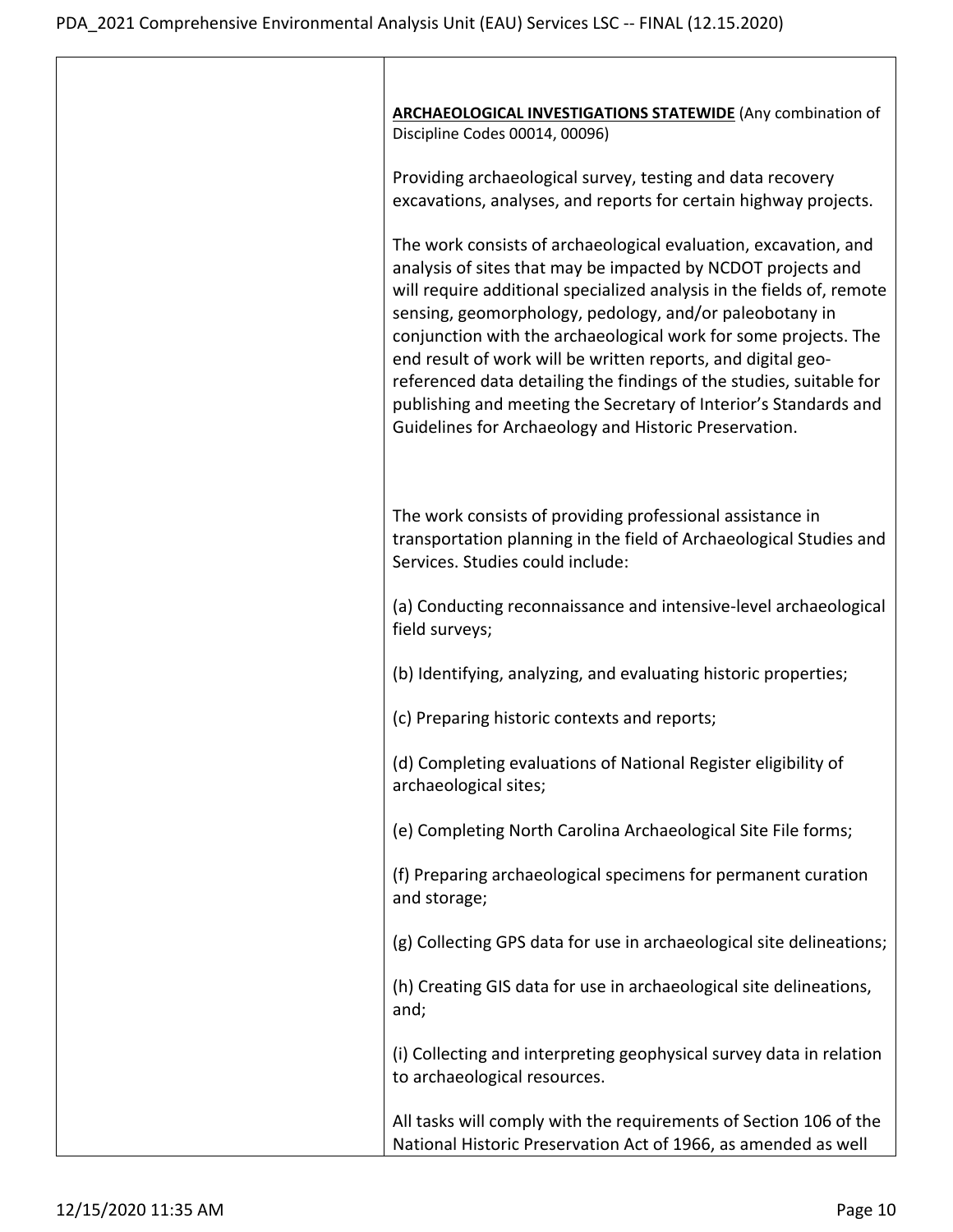|                                | as other state and federal regulations as applicable.                                                                                                                                                                                                                                    |
|--------------------------------|------------------------------------------------------------------------------------------------------------------------------------------------------------------------------------------------------------------------------------------------------------------------------------------|
|                                | Archaeological survey reports must also comply with the current                                                                                                                                                                                                                          |
|                                | versions of the North Carolina Office of State Archaeology's                                                                                                                                                                                                                             |
|                                | Guidelines for Preparation of Archaeological Survey Reports and                                                                                                                                                                                                                          |
|                                | the Archaeological Curation Standards and Guidelines.                                                                                                                                                                                                                                    |
| PROPOSED CONTRACT TERM         | TWO (2) YEARS                                                                                                                                                                                                                                                                            |
| PROPOSED CONTRACT EXTENSIONS   | ONE (1) $@$ 1-YEAR                                                                                                                                                                                                                                                                       |
| PROPOSED CONTRACT PAYMENT TYPE | LUMP SUM and/or COST-PLUS Task Orders                                                                                                                                                                                                                                                    |
| <b>NUMBER OF PAGES (#)</b>     | 25                                                                                                                                                                                                                                                                                       |
| <b>NUMBER OF PAGES (words)</b> | <b>TWENTY-FIVE</b>                                                                                                                                                                                                                                                                       |
| <b>SUBMITTAL REQUIREMENTS</b>  | All LOIs are limited to those pages prescribed in the above sections<br>'NUMBER OF PAGES (#)' and 'NUMBER OF PAGES (words)' -- inclusive<br>of the cover sheet, and shall be typed on 8-1/2" x 11" sheets, single-<br>spaced, one-sided (RS-2 forms are not included in the page count). |
|                                | LOIs containing more than those pages prescribed in the above sections<br>'NUMBER OF PAGES (#)' and 'NUMBER OF PAGES (words)' pages will<br>not be considered.                                                                                                                           |
|                                | DISCIPLINE CODES for each primary and/or subconsultant firm(s) (if<br>Subconsultants are allowed under this RFLOI) SHALL be listed on the<br>respective RS-2 FORMS (see section 'SUBMISSION ORGANIZATION<br><b>AND</b><br><b>INFORMATION</b><br><b>REQUIREMENTS').</b>                   |
|                                |                                                                                                                                                                                                                                                                                          |
|                                | ONLY ELECTRONIC LOIS WILL BE ACCEPTED.                                                                                                                                                                                                                                                   |
|                                | LOIs should be submitted in .pdf format using software such as Adobe,                                                                                                                                                                                                                    |
|                                | Docudesk<br>CutePDF<br><b>PDF</b><br>Writer,<br>deskPDF,<br>etc.                                                                                                                                                                                                                         |
|                                |                                                                                                                                                                                                                                                                                          |
|                                |                                                                                                                                                                                                                                                                                          |
|                                |                                                                                                                                                                                                                                                                                          |
|                                |                                                                                                                                                                                                                                                                                          |
|                                | NCDOT now utilizes its online <b>LOI Submittal Management System</b>                                                                                                                                                                                                                     |
|                                | (LOISS)<br>located                                                                                                                                                                                                                                                                       |
|                                | at: https://connect.ncdot.gov/site/psmu/default.aspx. To submit an<br>LOI utilizing this system, the "submitting employee" at each "submitting                                                                                                                                           |
|                                | Firm" must have their own, individual NCID (as a note, each prequalified                                                                                                                                                                                                                 |
|                                | Firm should already have an individual in the company with an NCID -                                                                                                                                                                                                                     |
|                                | as required by the online Prequalification System). NCIDs may be                                                                                                                                                                                                                         |
|                                | obtained at this website: https://ncid.nc.gov/ (locked NCIDs may also<br>be unlocked via the self-service portion of the NCID website). Once the                                                                                                                                         |
|                                | "submitting employee" has their completed NCID, they may proceed to                                                                                                                                                                                                                      |
|                                | upload their firm's LOI to NCDOT's LOISS. This site is very similar to                                                                                                                                                                                                                   |
|                                | other web-based upload and form-fill sites.                                                                                                                                                                                                                                              |
|                                | NCID sync issues - Help contact: Once a user has an NCID (whether                                                                                                                                                                                                                        |
|                                | prior to this advertisement, or pursuant to this advertisement) and said                                                                                                                                                                                                                 |
|                                | user receives an error message, or has issues, when attempting to login                                                                                                                                                                                                                  |
|                                | LOISS,<br>please<br>contact<br><b>NCDOT</b><br><b>CM</b><br>Support<br>to<br>$\left\vert \cdot \right\vert$<br>at                                                                                                                                                                        |
|                                | dot.cmsupport@ncdot.gov to have your NCID synchronized. Please<br>explain that you are trying to access the LOISS application on the PSMU                                                                                                                                                |
|                                | site and include your NCID (do not include your password) and the error                                                                                                                                                                                                                  |
|                                | message you are receiving. This syncing of your NCID to LOISS should                                                                                                                                                                                                                     |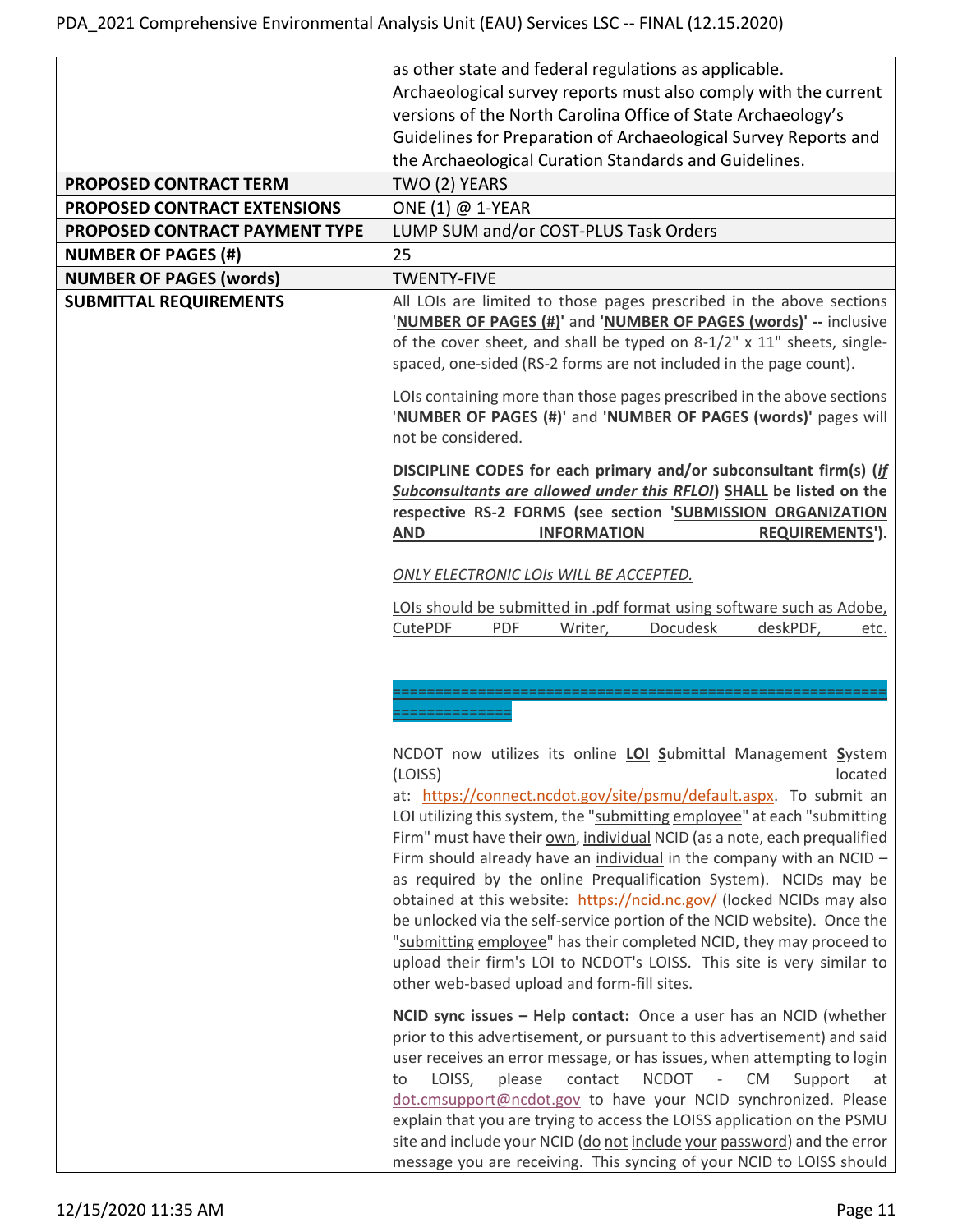| be a one-time occurrence. Firms' users are urged to early create an<br>NCID (if needed) and have it synced with LOISS (if necessary) to avoid<br>any potential delays or missed deadlines when submitting your firm's<br>LOI.                                                                                                                                                                                                                                                                                                                                  |
|----------------------------------------------------------------------------------------------------------------------------------------------------------------------------------------------------------------------------------------------------------------------------------------------------------------------------------------------------------------------------------------------------------------------------------------------------------------------------------------------------------------------------------------------------------------|
| NCDOT strongly urges Firms to use Google Chrome browser to access<br>LOISS in order to ensure the best experience possible.                                                                                                                                                                                                                                                                                                                                                                                                                                    |
| Once logged into LOISS, the Firm should locate and click the 'LOI<br>Submission' button in the left menu bar. After clicking the 'LOI<br>Submission' button, the Firm should identify the specific Opportunity<br>for which they wish to submit an LOI. The Firm will click the link for their<br>desired Opportunity, and <b>UPLOAD</b> one copy of their LOI, as a .pdf file,<br>to NCDOT's LOISS at the Advertisement/Opportunity-Specific 'LOI<br>Submittal' LINK shown in the section above entitled 'LETTER of<br><b>INTEREST (LOI) Submittal Link'.</b> |
| Your Firm's Letter of Interest (LOI) may be uploaded at the<br>Advertisement/Opportunity-Specific 'LOI Submittal' LINK for this<br>specific Advertisement/Opportunity shown in the section above<br>entitled 'LETTER of INTEREST (LOI) Submittal Link'.                                                                                                                                                                                                                                                                                                        |
| LOISS will close the Advertisement / Opportunity at the appropriate<br>time and will not allow Firms to submit LOIs after the deadline.                                                                                                                                                                                                                                                                                                                                                                                                                        |
| Upon successful <b>UPLOAD</b> of your Firm's LOI to LOISS, the system will<br>notify you with a confirmation screen. You will also receive an e-mail<br>stating that you have successfully submitted your Letter of Interest<br>(LOI).                                                                                                                                                                                                                                                                                                                         |
| Paper copies are not required. The subject line should contain the<br>Firm's Name, and the text prescribed in the section given below<br>'SUBJECT LINE OF PEF SUBMITTAL'.                                                                                                                                                                                                                                                                                                                                                                                      |
| LOIs SHALL be received electronically no later than 12:00 P.M. (NOON)<br>Eastern, on the date given in the section entitled 'SUBMITTAL<br><b>DEADLINE'</b><br>this<br>Advertisement.<br>at<br>the<br>beginning<br>of                                                                                                                                                                                                                                                                                                                                           |
| LOISS will not allow LOIs to be UPLOADED nor be received after the<br>above deadline and such LOIs will not be considered.                                                                                                                                                                                                                                                                                                                                                                                                                                     |
| Firms are encouraged to begin this submittal process early as there are<br>now several more steps involved with LOI-submission than were<br>involved with the previous FTS methodology of LOI-submission.                                                                                                                                                                                                                                                                                                                                                      |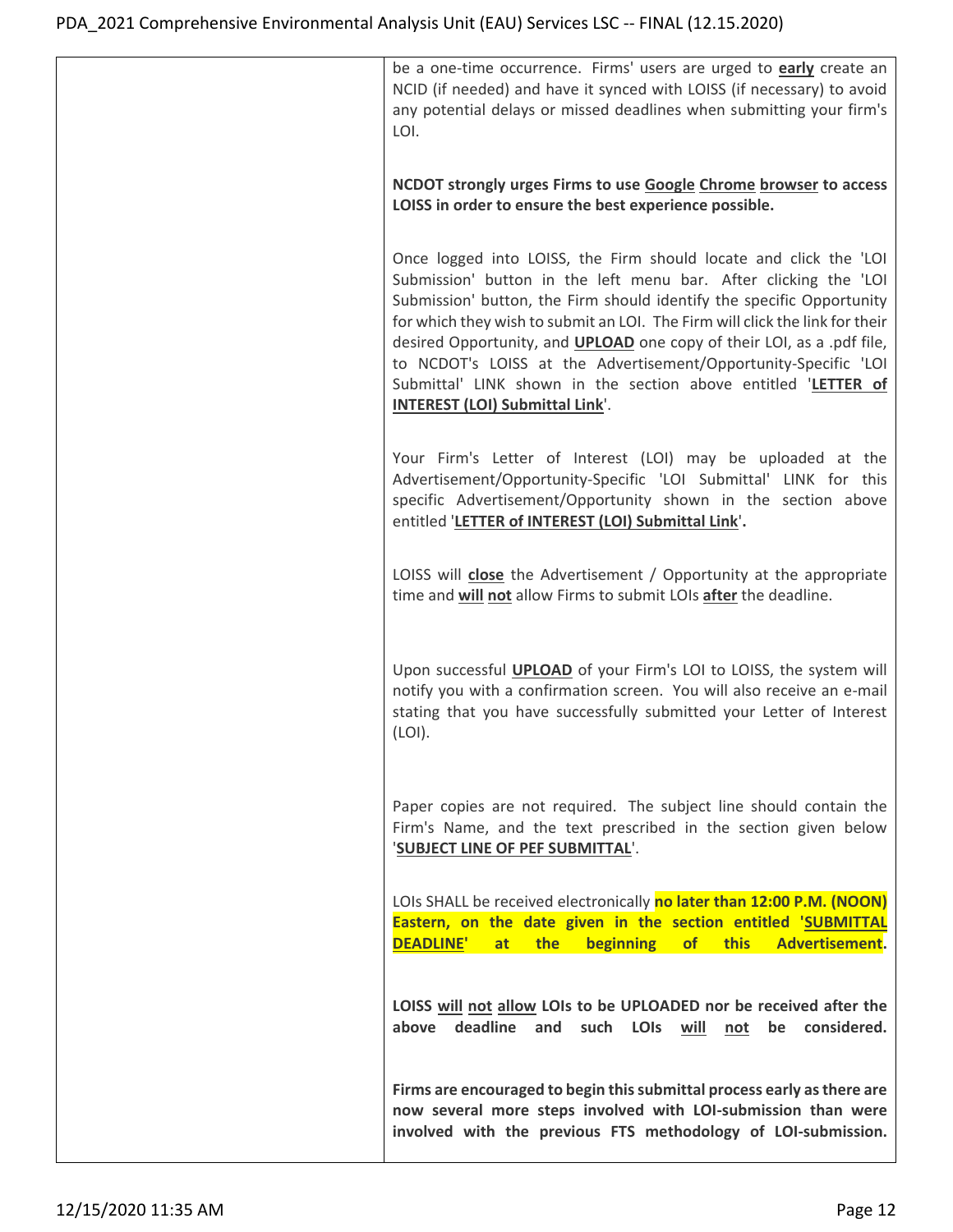|                                      | Firms submitting LOIs are encouraged to carefully check them for<br>conformance to the requirements stated above (and any other<br>requirements in this Advertisement). If LOIs are submitted late,<br>exceed the maximum number of pages, are sent by any means other<br>than NCDOT's LOI Submittal Management System (LOISS), or are<br>UPLOADED to any Advertisement/Opportunity-Specific<br>'LOI<br>Submittal' LINK other than that given in this Advertisement they will<br>disqualified.<br>be<br>The Department reserves the right to reject all LOIs and not proceed<br>with<br>procurement.<br>The Department reserves the right to waive any technicality in LOIs, or<br>notify the Firm(s) of such technicality and allow the Firm(s) up to two<br>(2) business days to rectify the technicality. The Department has sole<br>right and discretion in the determination of technicality and its |
|--------------------------------------|-----------------------------------------------------------------------------------------------------------------------------------------------------------------------------------------------------------------------------------------------------------------------------------------------------------------------------------------------------------------------------------------------------------------------------------------------------------------------------------------------------------------------------------------------------------------------------------------------------------------------------------------------------------------------------------------------------------------------------------------------------------------------------------------------------------------------------------------------------------------------------------------------------------|
|                                      | meaning.                                                                                                                                                                                                                                                                                                                                                                                                                                                                                                                                                                                                                                                                                                                                                                                                                                                                                                  |
| <b>SUBJECT LINE OF PEF SUBMITTAL</b> | FIRM NAME 2021 Comprehensive Environmental Analysis Unit<br>(EAU) Services LSC                                                                                                                                                                                                                                                                                                                                                                                                                                                                                                                                                                                                                                                                                                                                                                                                                            |
| <b>SELECTION PROCESS</b>             | Following is a general description of the selection process:                                                                                                                                                                                                                                                                                                                                                                                                                                                                                                                                                                                                                                                                                                                                                                                                                                              |
|                                      | The NCDOT Selection Committee will review all qualifying LOI<br>submittals.<br>For Limited Services Contracts (On-Call type contracts), the<br>NCDOT Selection Committee MAY, at the Department's<br>discretion, choose any number of firms to provide the services<br>being solicited.<br>For Project-Specific Contracts (non On-Call type contracts), the<br>Selection Committee MAY, at the Department's discretion,<br>shortlist a minimum of three (3) firms to be interviewed. IF<br>APPLICABLE, dates of shortlisting and dates for interviews are<br>shown in the section 'SUBMISSION SCHEDULE AND KEY DATES'<br>at the end of this RFLOI.<br>In order to be considered for selection, consultants must submit<br>a complete response to this RFLOI prior to the specified<br>deadlines. Failure to submit all information in a timely manner<br>will result in disqualification.                 |
| <b>TITLE VI NONDISCRIMINATION</b>    | The North Carolina Department of Transportation, in accordance with                                                                                                                                                                                                                                                                                                                                                                                                                                                                                                                                                                                                                                                                                                                                                                                                                                       |
| <b>NOTIFICATION</b>                  | the provisions of Title VI of the Civil Rights Act of 1964 (78 Stat. 252, 42<br>US.C. §§ 2000d to 2000d-4) and the Regulations, hereby notifies all<br>RESPONDENTS that it will affirmatively ensure that any contract entered<br>pursuant to this advertisement, disadvantaged<br>business<br>into<br>enterprises will be afforded full and fair opportunity to submit LETTERS<br>of INTEREST (LOIs) in response to this ADVERTISEMENT and will not be                                                                                                                                                                                                                                                                                                                                                                                                                                                   |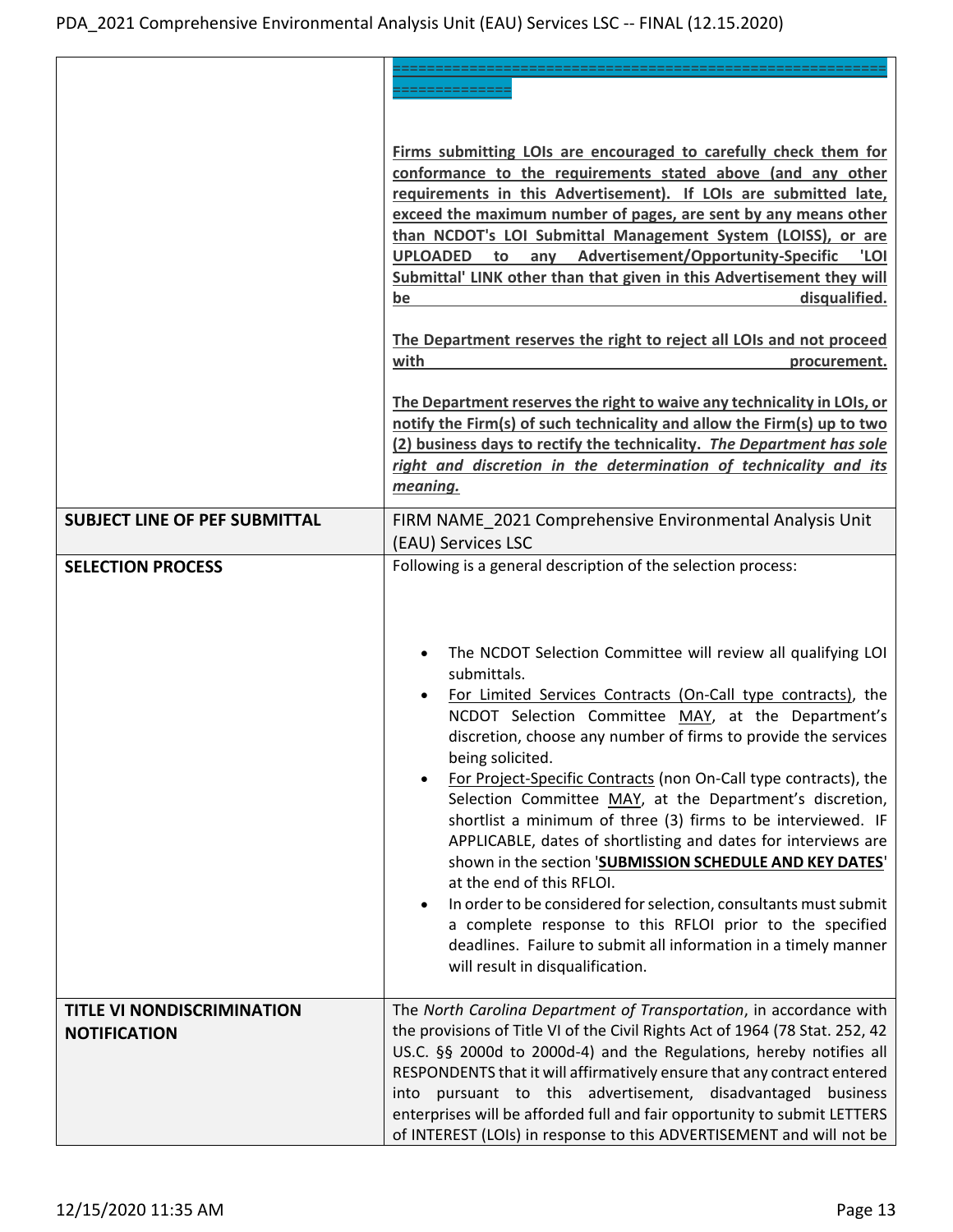|                                                                 | discriminated against on the grounds of race, color, or national origin in                                                                                                                                                                                                                                                                                                                                                                                                                                                                                                                                                                                                                                                                                                                                                                                                                      |
|-----------------------------------------------------------------|-------------------------------------------------------------------------------------------------------------------------------------------------------------------------------------------------------------------------------------------------------------------------------------------------------------------------------------------------------------------------------------------------------------------------------------------------------------------------------------------------------------------------------------------------------------------------------------------------------------------------------------------------------------------------------------------------------------------------------------------------------------------------------------------------------------------------------------------------------------------------------------------------|
|                                                                 | consideration for an award.                                                                                                                                                                                                                                                                                                                                                                                                                                                                                                                                                                                                                                                                                                                                                                                                                                                                     |
| <b>SMALL PROFESSIONAL SERVICES FIRM</b><br>(SPSF) PARTICIPATION | The Department encourages the use of Small Professional Services<br>Firms (SPSF). Small businesses determined to be eligible for<br>participation in the SPSF program are those meeting size standards<br>defined by Small Business Administration (SBA) regulations, 13 CFR Part<br>121 in Sector 54 under the North American Industrial Classification<br>System (NAICS). The SPSF program is a race, ethnicity, and gender<br>neutral program designed to increase the availability of contracting<br>opportunities for small businesses on federal, state or locally funded<br>contracts. SPSF participation is not contingent upon the funding source.                                                                                                                                                                                                                                     |
|                                                                 | The Firm, at the time the Letter of Interest is submitted, shall submit a<br>listing of all known SPSF firms that will participate in the performance<br>of the identified work. The participation shall be submitted on the<br>Department's Subconsultant Form RS-2. RS-2 forms may be accessed<br>on the Department's website at NCDOT Connect Guidelines & Forms<br>(https://connect.ncdot.gov/business/consultants/Pages/Guidelines-<br>Forms.aspx).                                                                                                                                                                                                                                                                                                                                                                                                                                        |
|                                                                 | The SPSF must be qualified with the Department to perform the work<br>for which they are listed.                                                                                                                                                                                                                                                                                                                                                                                                                                                                                                                                                                                                                                                                                                                                                                                                |
| <b>PREQUALIFICATION</b>                                         | The Department maintains on file the qualifications and key personnel<br>for each approved discipline, as well as any required samples of<br>work. Each year on the anniversary date of the company, the firm shall<br>renew their prequalified disciplines. If your firm has not renewed its<br>application as required by your anniversary date or if your firm is not<br>currently prequalified, please submit an application to the Department<br>prior to submittal of your LOI. An application may be accessed on the<br>Department's website at Prequalifying Private Consulting Firms<br>(https://connect.ncdot.gov/business/Prequal/Pages/Private-<br>Consulting-Firm.aspx) -- Learn how to become Prequalified as a Private<br>Consulting Firm with NCDOT. Having this data on file with the<br>Department eliminates the need to resubmit this data with each letter<br>of interest. |
|                                                                 | Professional Services Contracts are race and gender neutral and do not<br>contain goals. However, the Respondent is encouraged to give every<br>opportunity to allow Disadvantaged, Minority-Owned and Women-<br>Owned Business Enterprises (DBE/MBE/WBE) subconsultant utilization<br>on all LOIs, contracts and supplemental agreements. The Firm,<br>subconsultant and subfirm shall not discriminate on the basis of race,<br>religion, color, national origin, age, disability or sex in the performance<br>of this contract.                                                                                                                                                                                                                                                                                                                                                              |
| <b>DIRECTORY OF FIRMS AND</b>                                   | Real-time information about firms doing business with the Department,                                                                                                                                                                                                                                                                                                                                                                                                                                                                                                                                                                                                                                                                                                                                                                                                                           |
| DEPARTMENT ENDORSEMENT                                          | and information regarding their prequalifications and certifications, is<br>available in the Directory of Transportation Firms. The Directory can be<br>accessed on the Department's website at Directory of Firms<br>(https://www.ebs.nc.gov/VendorDirectory/default.html) -- Complete<br>listing of certified and prequalified firms.                                                                                                                                                                                                                                                                                                                                                                                                                                                                                                                                                         |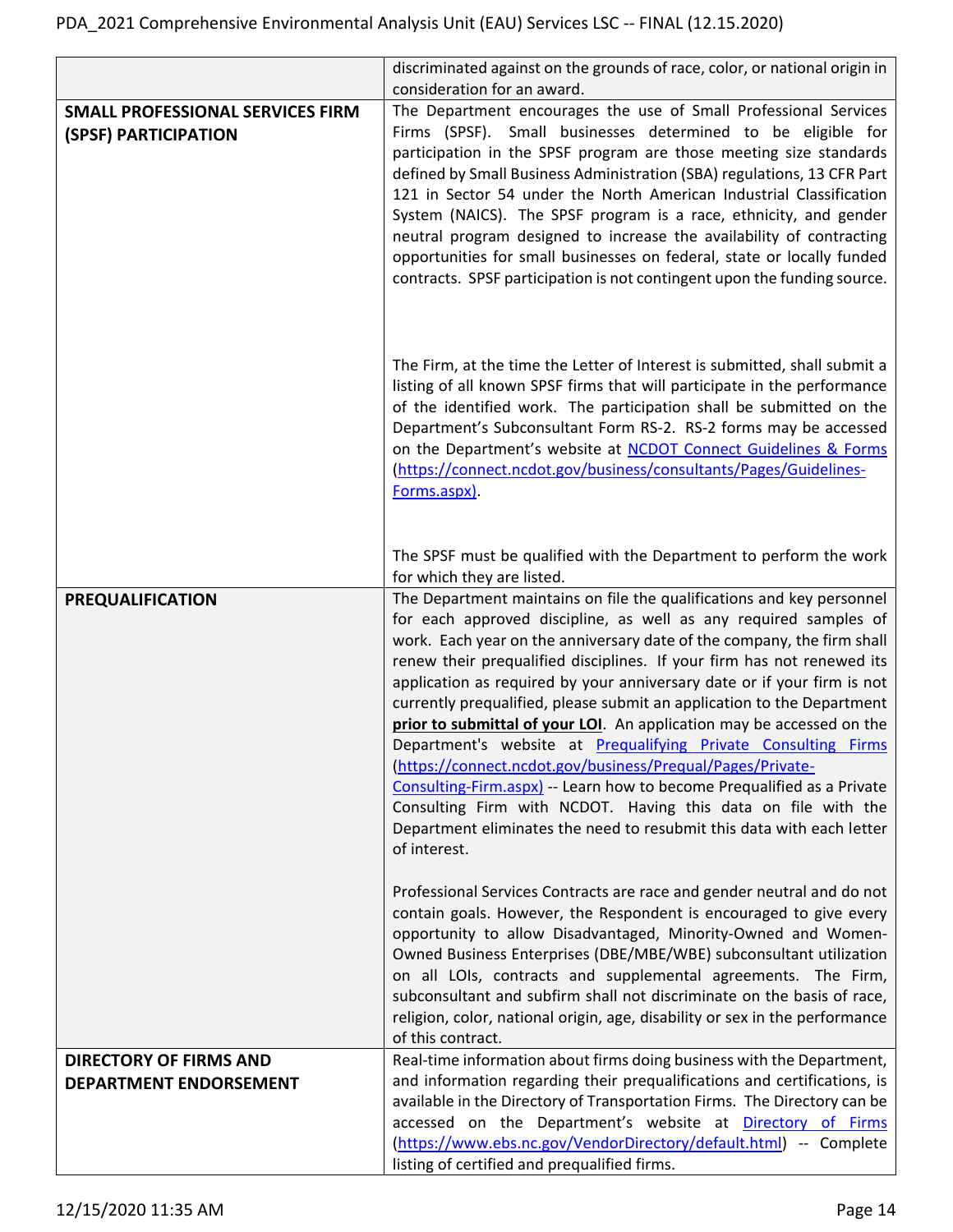|                                                                             | The listing of an individual firm in the Department's directory shall not         |
|-----------------------------------------------------------------------------|-----------------------------------------------------------------------------------|
|                                                                             | be construed as an endorsement of the firm.                                       |
| <b>SELECTION CRITERIA</b>                                                   | All prequalified firms who submit responsive letters of interest will be          |
|                                                                             | considered.                                                                       |
|                                                                             |                                                                                   |
|                                                                             | In selecting a firm/team, the selection committee will take into                  |
|                                                                             | consideration<br>qualification<br>information<br>including                        |
|                                                                             | such factors as those listed in the 'SELECTION CRITERIA' sections<br>shown below. |
|                                                                             |                                                                                   |
|                                                                             | After reviewing qualifications, if firms are equal on the evaluation              |
|                                                                             | review, then those qualified firms with proposed SPSF participation will          |
|                                                                             | be given priority consideration.                                                  |
| <b>SELECTION CRITERIA #1 %:</b>                                             | 40%                                                                               |
| <b>SELECTION CRITERIA #1 DEFINITION:</b>                                    | The relative experience and past performance on any previous                      |
|                                                                             | contracts with the North Carolina Department of Transportation                    |
|                                                                             | and/or other state Departments of Transportation.                                 |
| <b>SELECTION CRITERIA #2 %:</b>                                             | 35%                                                                               |
| <b>SELECTION CRITERIA #2 DEFINITION:</b>                                    | The firm's knowledge, experience and staff to perform the type                    |
|                                                                             | of work required, including any designated subconsultants.                        |
| <b>SELECTION CRITERIA #3 %:</b><br><b>SELECTION CRITERIA #3 DEFINITION:</b> | 25%<br>The firm's outstanding workload with the Unit/Sections.                    |
| <b>SELECTION CRITERIA #4 %:</b>                                             | 0%                                                                                |
| <b>SELECTION CRITERIA #4 DEFINITION:</b>                                    |                                                                                   |
| <b>SELECTION CRITERIA #5 %:</b>                                             | 0%                                                                                |
| <b>SELECTION CRITERIA #5 DEFINITION:</b>                                    |                                                                                   |
| <b>NCDOT ADDRESSEE</b>                                                      | Robert J. Stroup, PE -- State Professional Services Engineer                      |
| <b>SUBMISSION ORGANIZATION AND</b>                                          | The LOI should be addressed to the person shown in the 'NCDOT                     |
| <b>INFORMATION REQUIREMENTS</b>                                             | ADDRESSEE' section shown above and must include the name, address,                |
|                                                                             | telephone number, and e-mail address of the prime consultant's                    |
|                                                                             | contact person for this RFLOI.                                                    |
|                                                                             | The LOI must also include the information outlined below:                         |
|                                                                             |                                                                                   |
|                                                                             |                                                                                   |
|                                                                             | Chapter 1 - Introduction                                                          |
|                                                                             |                                                                                   |
|                                                                             | The Introduction should demonstrate the consultant's overall                      |
|                                                                             | qualifications to fulfill the requirements of the scope of work and should        |
|                                                                             | contain the following elements of information:                                    |
|                                                                             | Expression of firm's interest in the work;                                        |
|                                                                             | Statement of whether firm is on register;                                         |
|                                                                             | Date of most recent private engineering firm<br>٠                                 |
|                                                                             | qualification;                                                                    |
|                                                                             | Statement regarding firm's(') possible conflict                                   |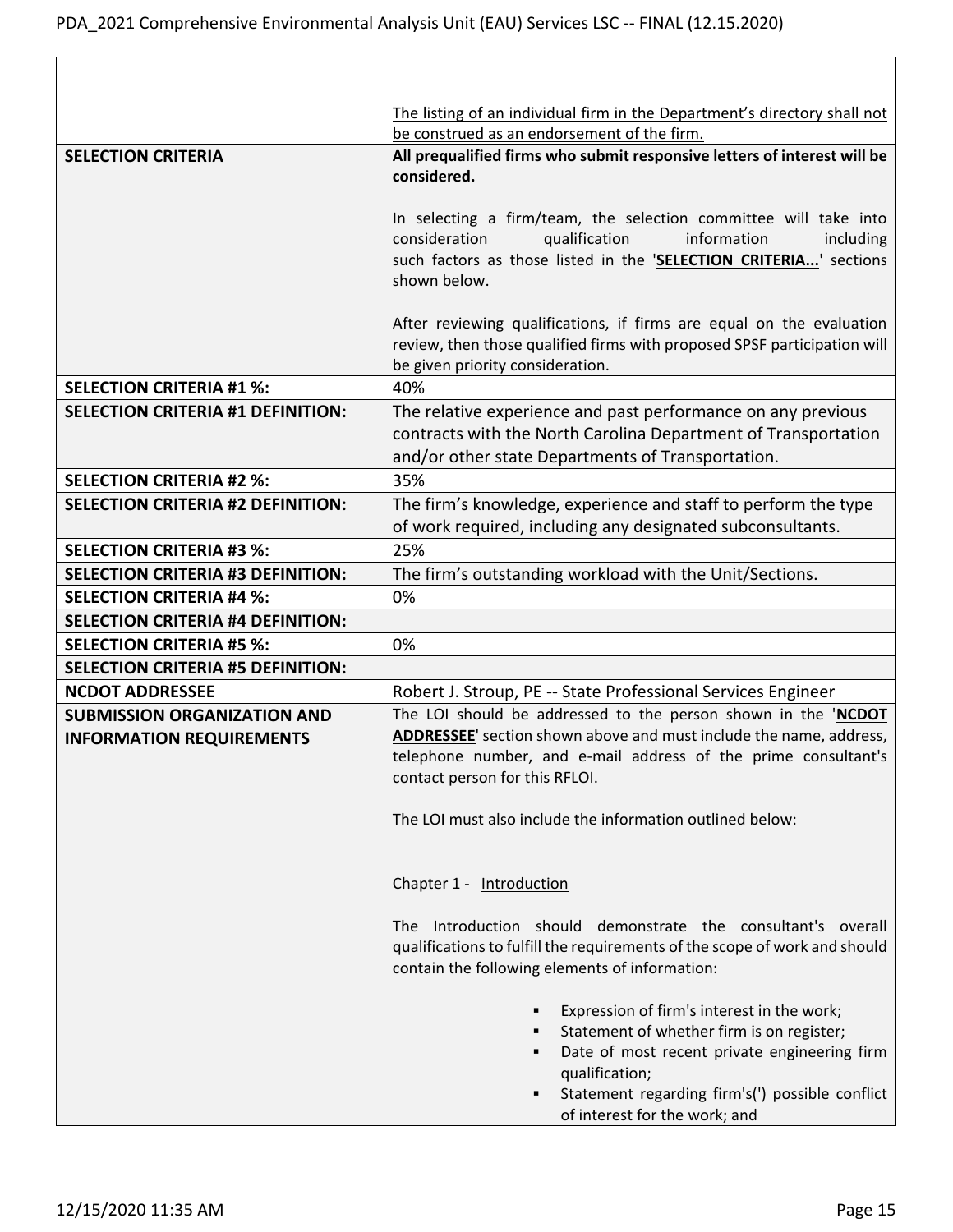| Summation of information contained in the<br>٠<br>letter of interest.                                                                                                                                                                                                                                                                                                                                                                                                                                                                                                                                                                                                                                                                                                                                                                                                                                                                                                                                                                                                                                                                |
|--------------------------------------------------------------------------------------------------------------------------------------------------------------------------------------------------------------------------------------------------------------------------------------------------------------------------------------------------------------------------------------------------------------------------------------------------------------------------------------------------------------------------------------------------------------------------------------------------------------------------------------------------------------------------------------------------------------------------------------------------------------------------------------------------------------------------------------------------------------------------------------------------------------------------------------------------------------------------------------------------------------------------------------------------------------------------------------------------------------------------------------|
| Chapter 2 - Team Qualifications<br>This chapter should elaborate on the general information presented in<br>the introduction, to establish the credentials and experience of the<br>consultant to undertake this type of effort. The following must be<br>included:<br>1. Identify recent, similar projects the firm, acting as the<br>prime contractor, has conducted which demonstrates<br>its ability to conduct and manage the project. Provide<br>a synopsis of each project and include the date<br>completed, and contact person.<br>2. If subconsultants are involved, provide corresponding<br>information describing their qualifications as requested<br>in bullet number 1 above.                                                                                                                                                                                                                                                                                                                                                                                                                                        |
| Chapter 3 - Team Experience<br>This chapter must provide the names, classifications, and location of the<br>firm's North Carolina employees and resources to be assigned to the<br>advertised work; and the professional credentials and experience of the<br>persons assigned to the project, along with any unique qualifications of<br>key personnel. Although standard personnel resumes may be included,<br>pertinent team experience to be<br>identify<br>applied<br>this<br>to<br>project. Specifically, the Department is interested in the experience,<br>expertise, and total quality of the consultant's proposed team. If<br>principals of the firm will not be actively involved in the<br>study/contract/project, do not list them. The submittal shall clearly<br>indicate the Consultant's Project Manager, other key Team Members<br>and his/her qualifications for the proposed work. Also, include the<br>team's organization chart for the Project / Plan. A Capacity Chart /<br>Graph (available work force) should also be included. Any other<br>pertinent information should also be listed in this section. |
| <b>Note:</b> If a project team or subconsultant encounters personnel<br>changes, or any other changes of significance dealing with the company,<br>NCDOT should be notified immediately.                                                                                                                                                                                                                                                                                                                                                                                                                                                                                                                                                                                                                                                                                                                                                                                                                                                                                                                                             |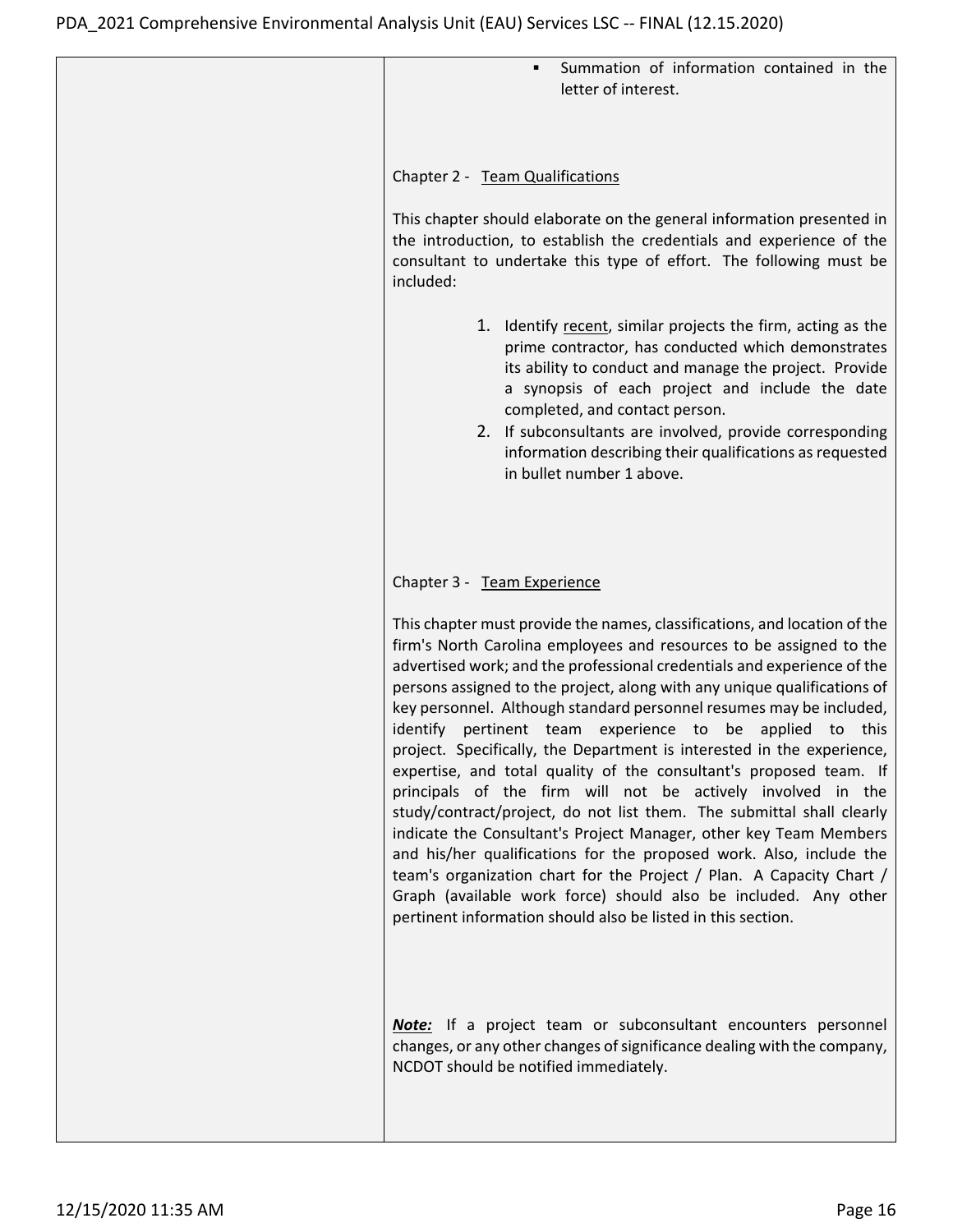| Chapter 4 - Technical Approach                                                                                                                                                                                                                                                                                            |
|---------------------------------------------------------------------------------------------------------------------------------------------------------------------------------------------------------------------------------------------------------------------------------------------------------------------------|
| The consultant shall provide information on its understanding of, and<br>approach to accomplish, this project, including their envisioned scope<br>for the work and any innovative ideas/approaches, and a schedule to<br>achieve the dates outlined in this RFLOI (if any project-specific dates are<br>outlined below). |
| PROJECT MILESTONE(s) and DATE(s) (IF APPLICABLE) -- see section<br><b>MILETONE(s)</b><br>'PROJECT<br>and<br><b>DATE(s)'</b> below (if applicable).                                                                                                                                                                        |
| APPENDICES-                                                                                                                                                                                                                                                                                                               |
| <b>CONSULTANT CERTIFICATION Form RS-2</b>                                                                                                                                                                                                                                                                                 |
| Completed Form RS-2 forms SHALL be submitted with the firm's letter<br>of interest. This section is limited to the number of pages required to<br>provide the requested information.                                                                                                                                      |
| Submit Form RS-2 forms for the following:                                                                                                                                                                                                                                                                                 |
|                                                                                                                                                                                                                                                                                                                           |
| <b>Prime Consultant firm</b>                                                                                                                                                                                                                                                                                              |
| <b>Prime Consultant Form</b><br>$\Omega$<br>RS-2; and                                                                                                                                                                                                                                                                     |
| ANY/ALL Subconsultant firms<br>$\bullet$<br>(If Subconsultants are allowed<br>under this RFLOI) to be, or<br>anticipated to be, utilized by<br>your firm.                                                                                                                                                                 |
| Subconsultant<br>Form<br>$\circ$<br>RS-2.                                                                                                                                                                                                                                                                                 |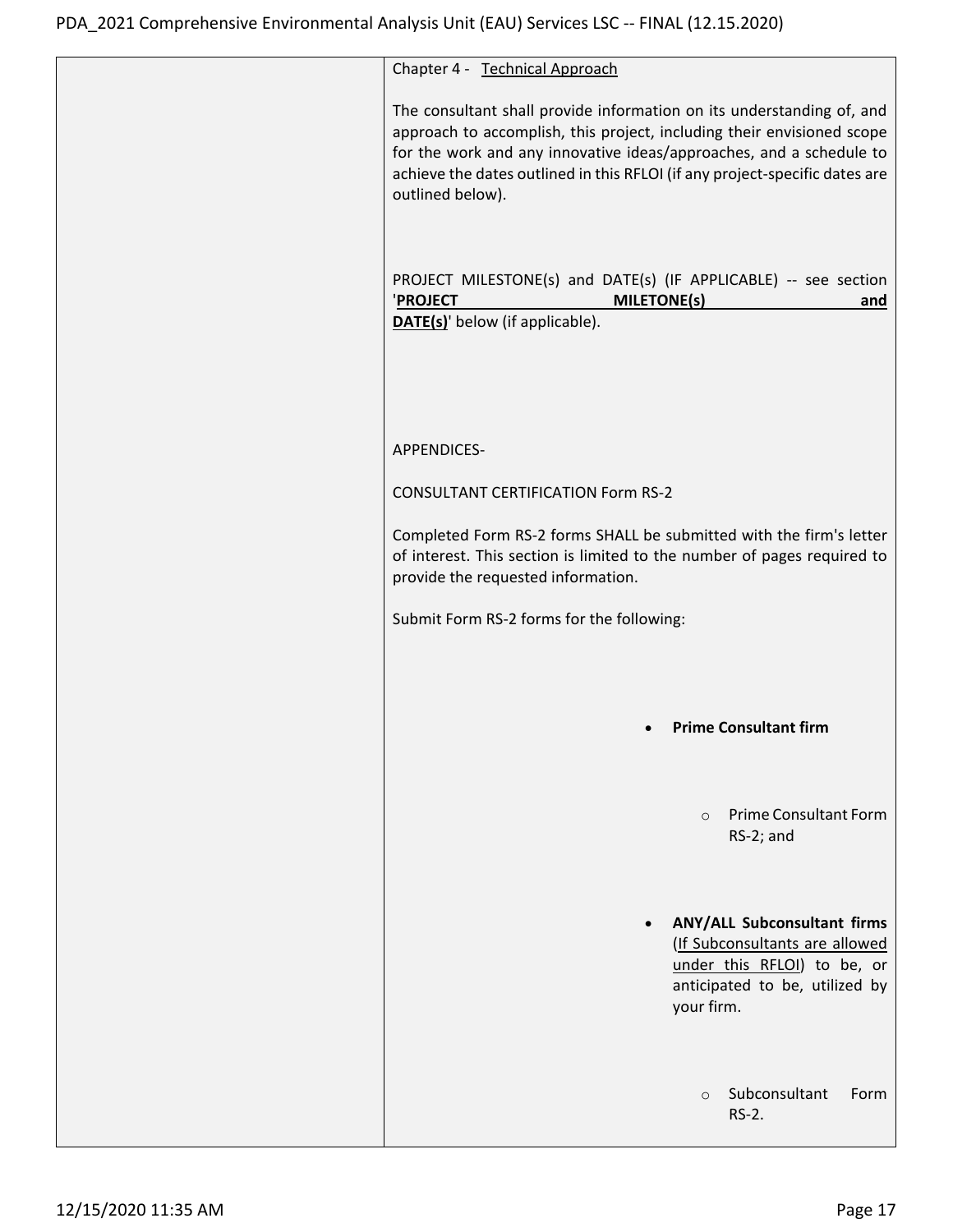| In the event the firm<br>$\circ$<br>has no subconsultant,<br>it is required that this<br>be indicated on the<br>Subconsultant Form<br>RS-2 by entering the<br>word "None" or the<br>number "ZERO" and<br>signing the form.                                                                                                             |
|----------------------------------------------------------------------------------------------------------------------------------------------------------------------------------------------------------------------------------------------------------------------------------------------------------------------------------------|
| Complete and sign each Form RS-2 (instructions are<br>listed on the form).                                                                                                                                                                                                                                                             |
| The required forms are available on the Department's<br>website at:                                                                                                                                                                                                                                                                    |
| https://connect.ncdot.gov/business/consultants/Pages/<br>Guidelines-Forms.aspx                                                                                                                                                                                                                                                         |
| PRIME Form RS-2 (Contract Solicitations ONLY)                                                                                                                                                                                                                                                                                          |
| (https://connect.ncdot.gov/business/consultants/Roadway/PRIME%20<br>Form%20RS-2%20(Contract%20Solicitations%20ONLY).xlsx)                                                                                                                                                                                                              |
| SUBCONSULTANT Form RS-2 (Contract<br>Solicitations ONLY)                                                                                                                                                                                                                                                                               |
| (https://connect.ncdot.gov/business/consultants/Roadway/SUBCONS<br>ULTANT%20Form%20RS-<br>2%20(Contract%20Solicitations%20ONLY).xlsx)                                                                                                                                                                                                  |
| All correspondence and questions concerning this RFLOI should be<br>directed to the person shown in the below<br>section 'QUESTIONS send to:'. However, the LOI itself must be<br><b>UPLOADED</b><br>'LOI<br>Submittal<br>via<br>the<br>Link'<br>shown<br>in this Advertisement to NCDOT's LOI Submittal Management System<br>(LOISS). |